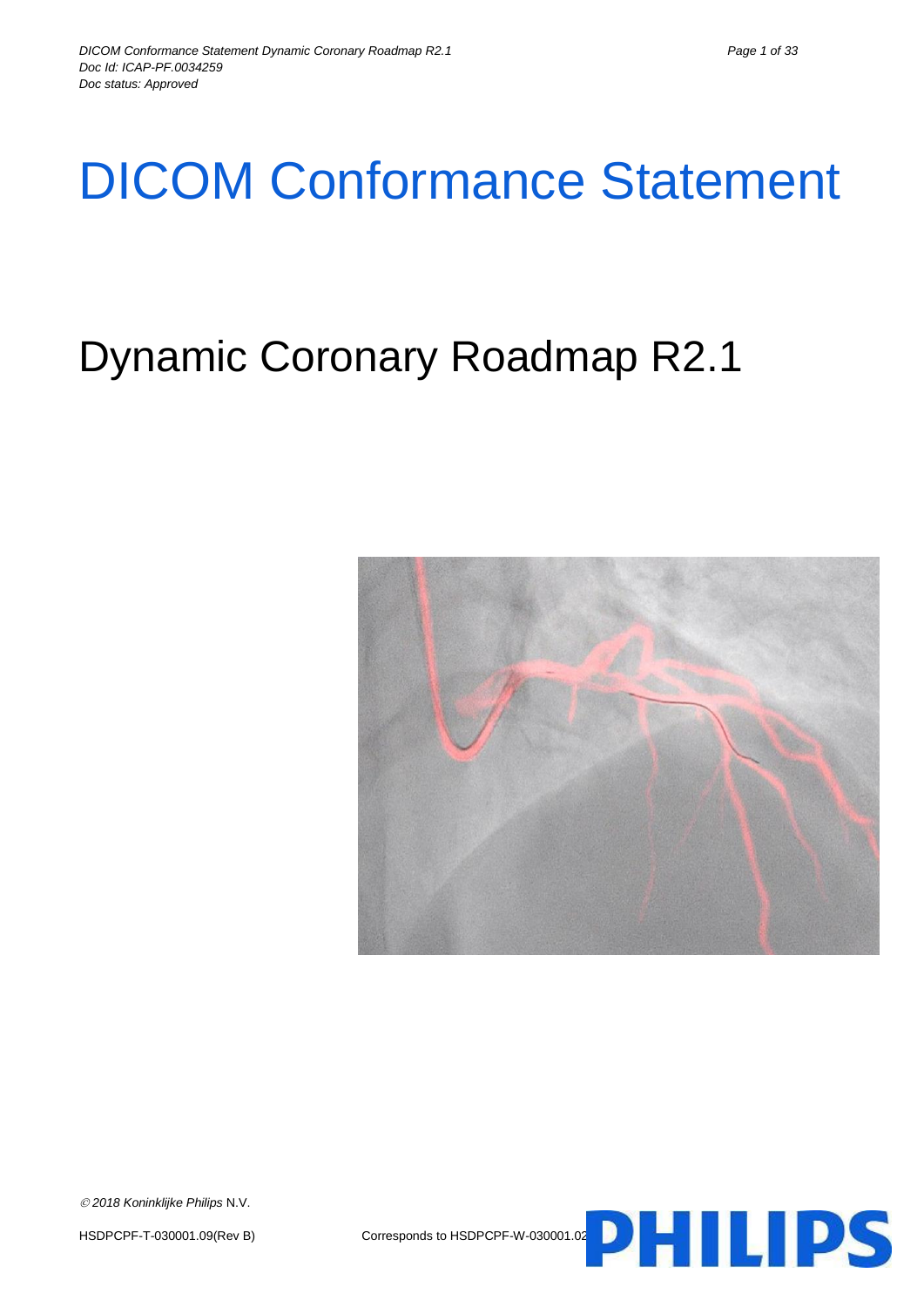## **Issued by:** Philips Medical Systems Nederland BV, a Philips Healthcare company,

P.O. Box 10.000 5680 DA Best The Netherlands

Internet[: https://www.usa.philips.com/healthcare/about/customer-support](https://www.usa.philips.com/healthcare/about/customer-support)

Doc Id: ICAP-PF.0034259 Date: 2018-07-02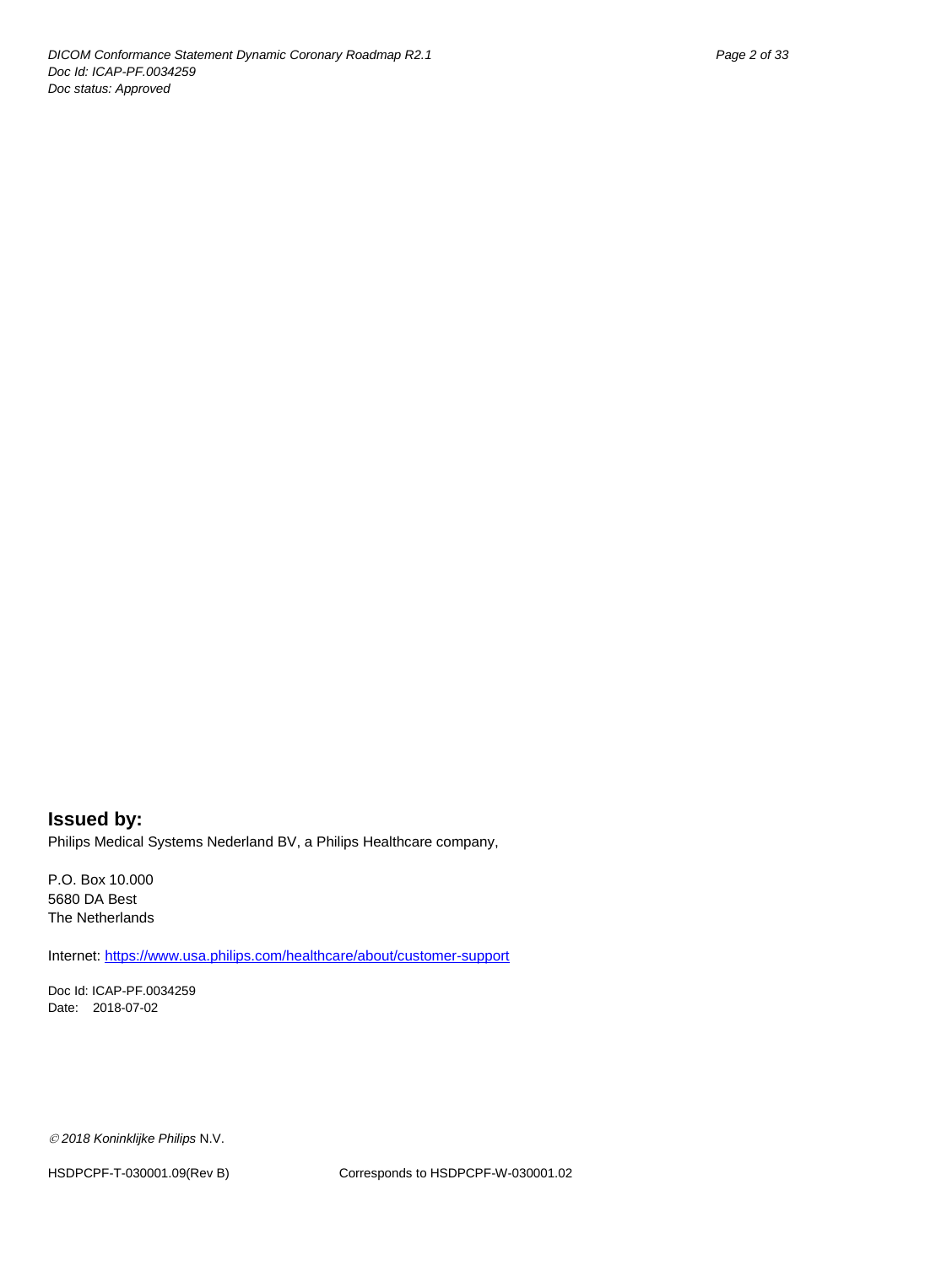# <span id="page-2-0"></span>**1. DICOM Conformance Statement Overview**

Dynamic Coronary Roadmap R2.1 is a software medical device intended to provide a real-time and dynamic angiographic roadmap of coronary arteries. Dynamic Coronary Roadmap R2.1 is used in combination with a Philips interventional X-ray system. Dynamic Coronary Roadmap R2.1 provides the clinical user with the possibility to create a Secondary Capture DICOM Image for screenshots. For Dynamic Coronary Roadmap R2.1 with the FFR/iFR option additionally Multiframe Secondary Captures (movies) can be automatically archived to the configured PACS.

The Dynamic Coronary Roadmap R2.1 supports the following DICOM functionality:

Secure DICOM Communication: Secure transfer of DICOM data between the clinical product and other DICOM compliant devices on the network. The data is sent as a Secondary Capture DICOM Image for screenshots and a Multiframe Secondary Capture DICOM Image for movies.

#### **Table 1: Network Services**

| <b>SOP Class</b>                                      |                             | User of<br><b>Service</b> | <b>Provider of</b><br><b>Service</b><br>(SCP) | <b>Display</b> |
|-------------------------------------------------------|-----------------------------|---------------------------|-----------------------------------------------|----------------|
| <b>Name</b>                                           | <b>UID</b><br>(SCU)         |                           |                                               |                |
|                                                       | Other                       |                           |                                               |                |
| <b>Verification SOP Class</b>                         | 1.2.840.10008.1.1           | Yes                       | Yes*                                          | <b>No</b>      |
|                                                       | <b>Transfer</b>             |                           |                                               |                |
| Multiframe True Color Secondary Capture Image Storage | 1.2.840.10008.5.1.4.1.1.7.4 | Yes                       | <b>No</b>                                     | <b>No</b>      |
| Secondary Capture Image Storage SOP Class             | 1.2.840.10008.5.1.4.1.1.7   | <b>Yes</b>                | <b>No</b>                                     | <b>No</b>      |
| <b>Workflow Management</b>                            |                             |                           |                                               |                |
| Storage Commitment Push Model SOP Class               | 1.2.840.10008.1.20.1        | Yes                       | <b>No</b>                                     | <b>No</b>      |

Note\*: Verification as SCP is supported for asynchronous storage commitment.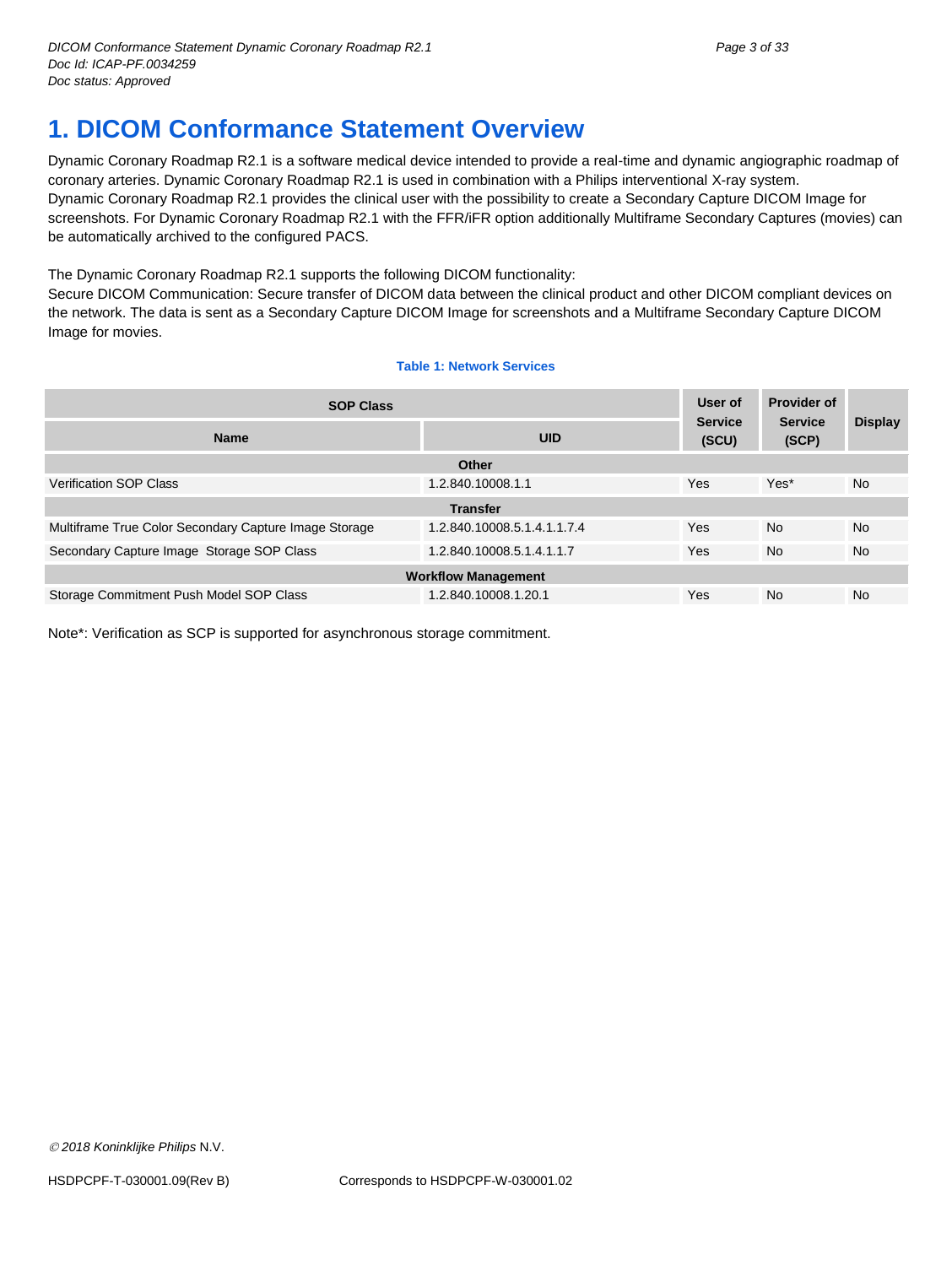# <span id="page-3-0"></span>2. Table of Contents

| 1.          |  |
|-------------|--|
| 2.          |  |
| 3.          |  |
| 3.1.        |  |
| 3.2.        |  |
| 3.3.        |  |
| 3.4.        |  |
| 3.5.        |  |
| 4.          |  |
| 4.1.        |  |
| 4.1.1.      |  |
| 4.1.2.      |  |
| 4.1.3.      |  |
| 4.2.        |  |
| 4.2.1.      |  |
| $4.2.1.1$ . |  |
| 4.2.1.2.    |  |
| 4.2.1.2.1.  |  |
| 4.2.1.2.2.  |  |
| 4.2.1.2.3.  |  |
| 4.2.1.3.    |  |
| 4.2.1.3.1.  |  |
| 4.2.1.3.2.  |  |
| 4.2.1.3.3.  |  |
| 4.2.1.4.    |  |
| 4.2.1.4.1.  |  |
| 4.3.        |  |
| 4.3.1.      |  |
| 4.3.2.      |  |
| 4.4.        |  |
| 4.4.1.      |  |
| 4.4.1.1.    |  |
| 4.4.1.2.    |  |
| 4.4.2.      |  |
| 5.          |  |
| 6.          |  |
| 7.          |  |
| 7.1.        |  |
| 7.1.1.      |  |
|             |  |
| 7.1.2.      |  |
| 7.1.3.      |  |
| 7.1.4.      |  |
| 7.1.5.      |  |
| 7.1.6.      |  |
| 7.1.7.      |  |
| 7.1.8.      |  |
| 7.1.9.      |  |
| 7.2.        |  |
| 7.3.        |  |
| 8.          |  |

@ 2018 Koninklijke Philips N.V.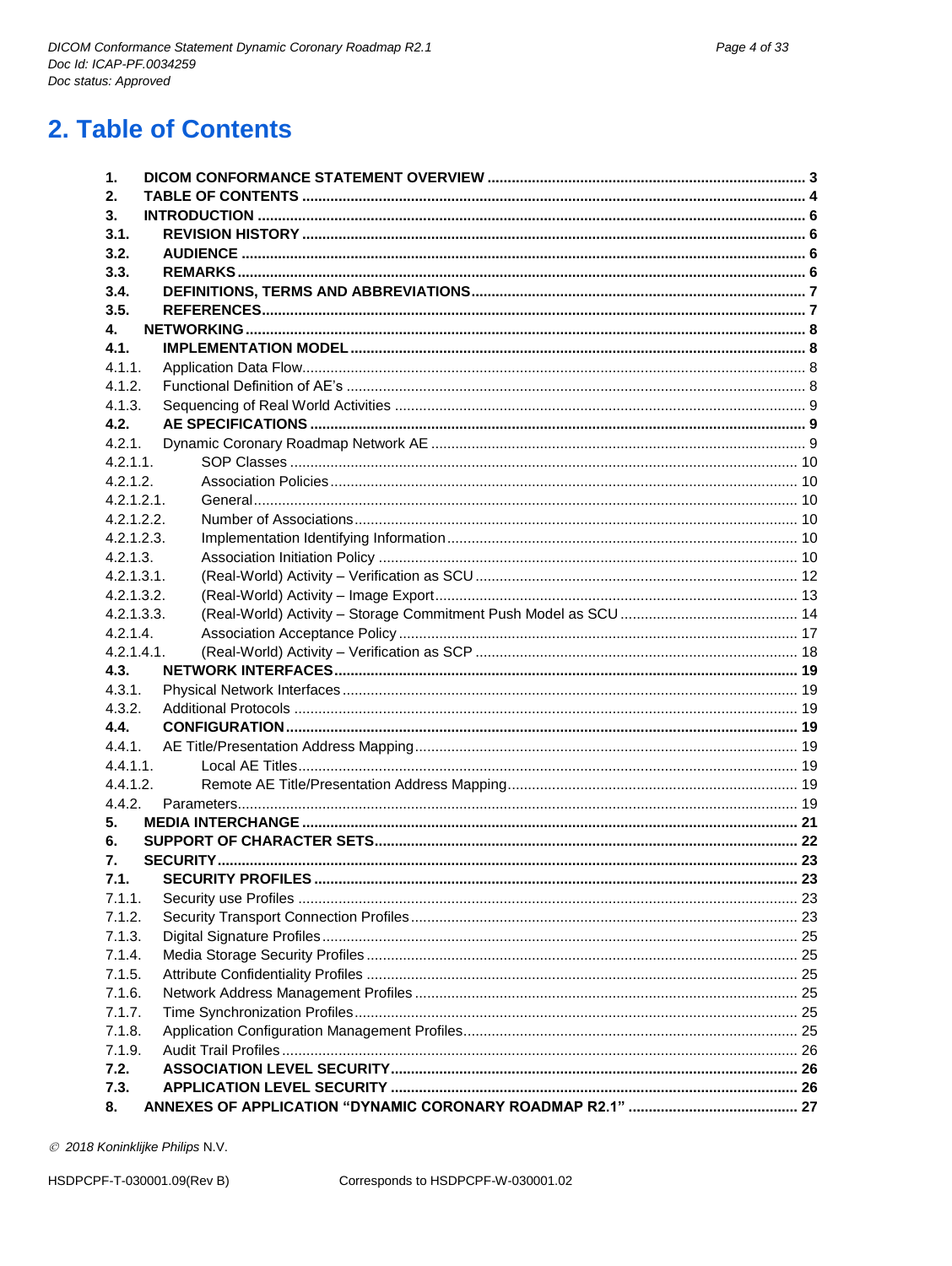| 8.1.1.2. |  |
|----------|--|
| 8.1.1.3. |  |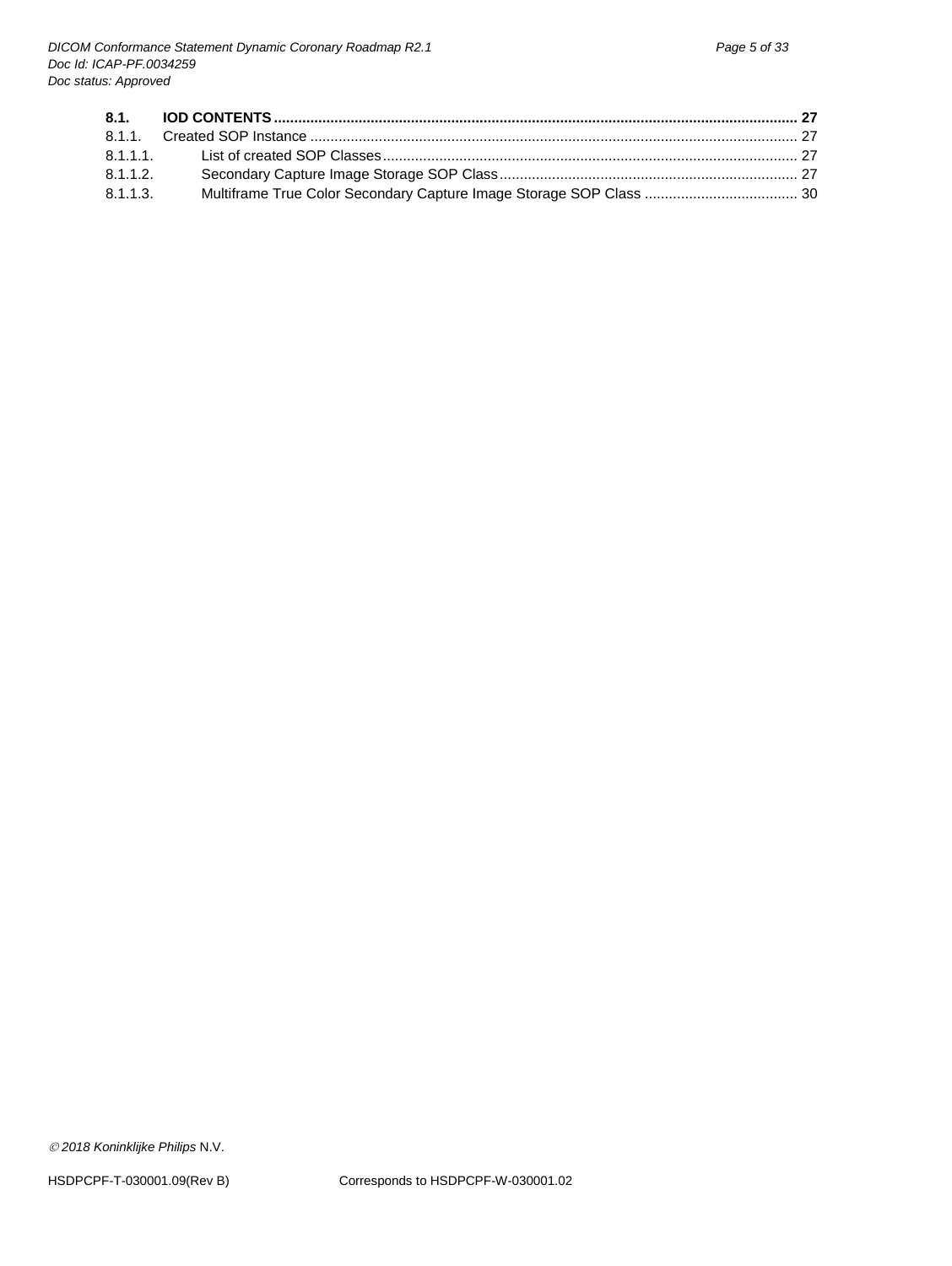# <span id="page-5-0"></span>**3. Introduction**

# <span id="page-5-1"></span>**3.1. Revision History**

The revision history provides dates and differences of the different releases.

#### **Table 2: Revision History**

| <b>Document Version</b> | Date of Issue | <b>Status</b> | <b>Description</b> |
|-------------------------|---------------|---------------|--------------------|
| 00                      | 02-July-2018  | Approved      | Final version      |

# <span id="page-5-2"></span>**3.2. Audience**

This Conformance Statement is intended for:

- (Potential) customers
- System integrators of medical equipment
- Marketing staff interested in system functionality
- Software designers implementing DICOM interfaces

It is assumed that the reader is familiar with the DICOM standard.

# <span id="page-5-3"></span>**3.3. Remarks**

The DICOM Conformance Statement is contained in chapter 4 through 8 and follows the contents and structuring requirements of DICOM PS 3.2.

This DICOM Conformance Statement by itself does not guarantee successful interoperability of Philips equipment with non-Philips equipment. The user (or user's agent) should be aware of the following issues:

#### **Interoperability**

Interoperability refers to the ability of application functions, distributed over two or more systems, to work successfully together. The integration of medical devices into an IT environment may require application functions that are not specified within the scope of DICOM. Consequently, using only the information provided by this Conformance Statement does not guarantee interoperability of Philips equipment with non-Philips equipment.

It is the user's responsibility to analyze thoroughly the application requirements and to specify a solution that integrates Philips equipment with non-Philips equipment.

#### **Validation**

Philips equipment has been carefully tested to assure that the actual implementation of the DICOM interface corresponds with this Conformance Statement.

Where Philips equipment is linked to non-Philips equipment, the first step is to compare the relevant Conformance Statements. If the Conformance Statements indicate that successful information exchange should be possible, additional validation tests will be necessary to ensure the functionality, performance, accuracy and stability of image and image related data. It is the responsibility of the user (or user's agent) to specify the appropriate test suite and to carry out the additional validation tests.

#### **New versions of the DICOM Standard**

The DICOM Standard will evolve in future to meet the user's growing requirements and to incorporate new features and technologies. Philips is actively involved in this evolution and plans to adapt its equipment to future versions of the DICOM Standard. In order to do so, Philips reserves the right to make changes to its products or to discontinue its delivery. The user should ensure that any non-Philips provider linking to Philips equipment also adapts to future versions of the DICOM Standard. If not, the incorporation of DICOM enhancements into Philips equipment may lead to loss of connectivity (in case of networking) and incompatibility (in case of media).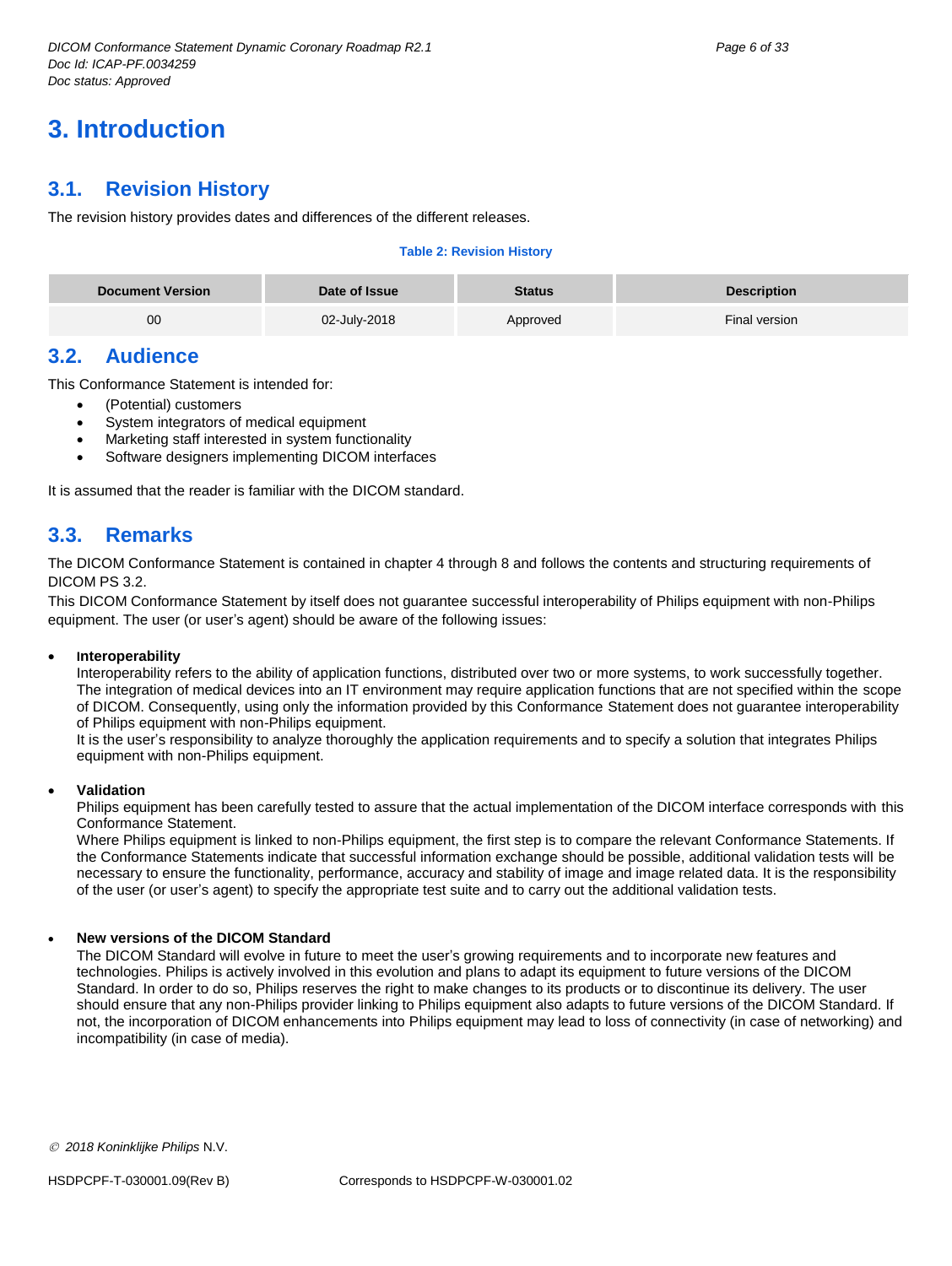# <span id="page-6-0"></span>**3.4. Definitions, Terms and Abbreviations**

#### **Table 3: Definitions, Terms and Abbreviations**

| <b>Abbreviation/Term</b> | <b>Explanation</b>                                     |
|--------------------------|--------------------------------------------------------|
| AE                       | <b>Application Entity</b>                              |
| ANSI                     | American National Standard Institute                   |
| AP                       | <b>Application Profile</b>                             |
| <b>DCR</b>               | Dynamic Coronary Roadmap R2.1                          |
| <b>DICOM</b>             | Digital Imaging and Communications in Medicine         |
| <b>DIMSE</b>             | <b>DICOM Message Service Element</b>                   |
| EBE                      | DICOM Explicit VR Big Endian                           |
| <b>ELE</b>               | DICOM Explicit VR Little Endian                        |
| <b>FFR</b>               | <b>Fractional Flow Reserve</b>                         |
| <b>HIS</b>               | Hospital Information System                            |
| HL7                      | <b>Health Level Seven</b>                              |
| <b>ILE</b>               | DICOM Implicit VR Little Endian                        |
| <b>iFR</b>               | Instant wave-free ratio                                |
| <b>IOD</b>               | Information Object Definition                          |
| <b>ISIS</b>              | Information System - Imaging System                    |
| <b>NEMA</b>              | National Electrical Manufacturers Association          |
| PDU                      | <b>Protocol Data Unit</b>                              |
| <b>RIS</b>               | Radiology Information System                           |
| <b>RWA</b>               | <b>Real-World Activity</b>                             |
| <b>SC</b>                | <b>Secondary Capture</b>                               |
| <b>MFSC</b>              | Multiframe True Color Secondary Capture                |
| <b>SCM</b>               | Study Component Management                             |
| <b>SCP</b>               | Service Class Provider                                 |
| SCU                      | Service Class User                                     |
| SOP                      | Service Object Pair                                    |
| TCP/IP                   | <b>Transmission Control Protocol/Internet Protocol</b> |
| <b>UID</b>               | Unique Identifier                                      |
| <b>WLM</b>               | <b>Worklist Management</b>                             |

# <span id="page-6-1"></span>**3.5. References**

[DICOM] Digital Imaging and Communications in Medicine, Parts 1 – 20 (NEMA PS 3.1- PS 3.20), National Electrical Manufacturers Association (NEMA) Publication Sales 1300 N. 17th Street, Suite 900 Rosslyn, Virginia. 22209, United States of America Internet:<http://www.dicomstandard.org/>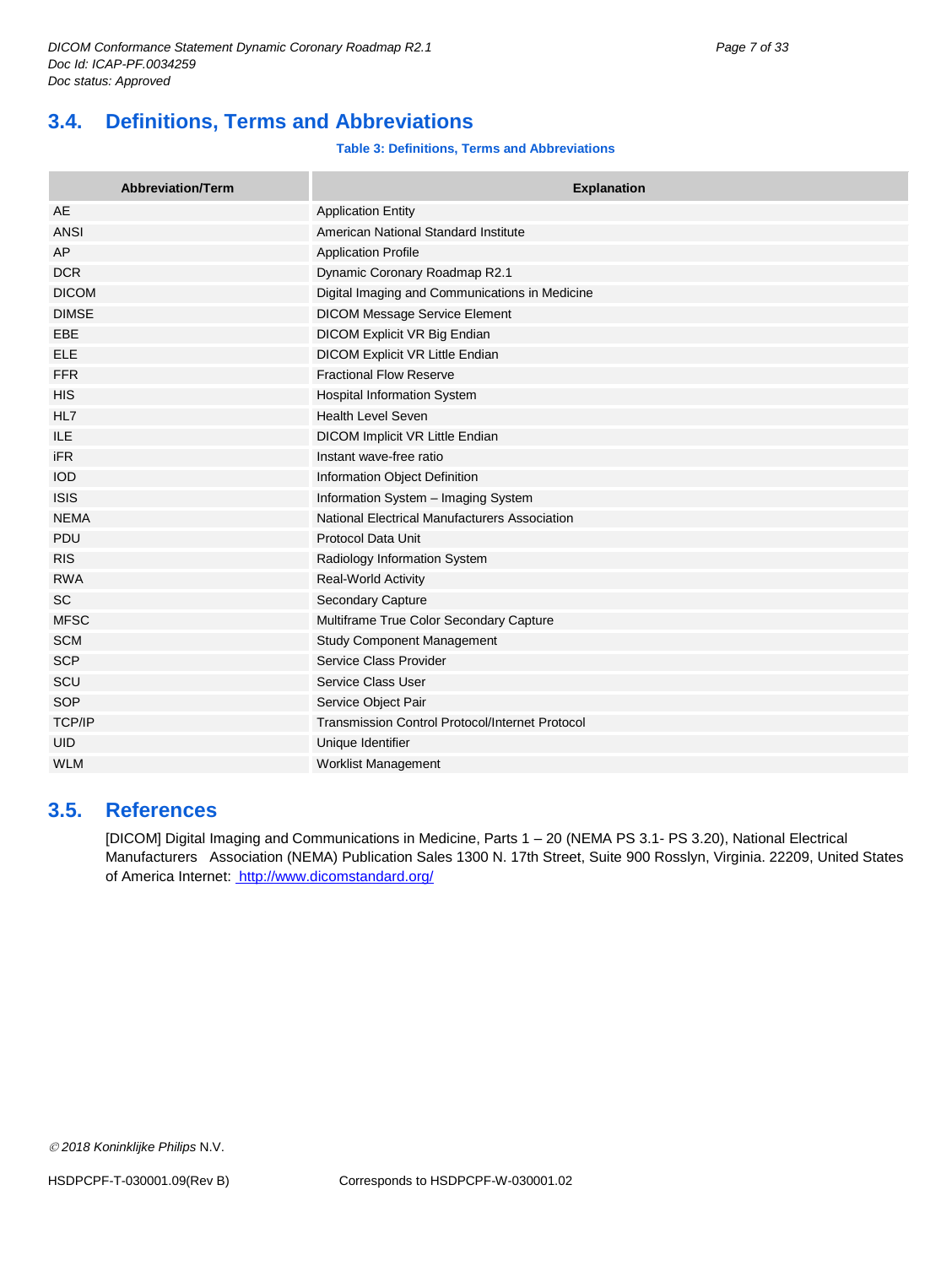# <span id="page-7-0"></span>**4. Networking**

This section contains the networking related services.

## <span id="page-7-1"></span>**4.1. Implementation model**

The implementation model consists of three sections:

- The application data flow diagram, specifying the relationship between the Application Entities and the "external world" or Real-World Activities,
- A functional description of each Application Entity, and
- The sequencing constraints among them.

#### <span id="page-7-2"></span>**4.1.1. Application Data Flow**

The Dynamic Coronary Roadmap R2.1 implements one network application entity: the Dynamic Coronary Roadmap R2.1 Network AE. The following figure shows the networking application data flow as a functional overview of the application entity. On the left the local Real-World Activities are presented, whereas on the right the remote Real-World Activities are presented.



**Figure 1: Application Data Flow Diagram**

The Dynamic Coronary Roadmap R2.1 incorporates the following functionality:

- Export a Secondary Capture image (screenshot) and a Multiframe Secondary Capture image (movie) to a network DICOM node.

- Request a storage commitment for all exported images.

#### <span id="page-7-3"></span>**4.1.2. Functional Definition of AE's**

Dynamic Coronary Roadmap R2.1 incorporates the following functionality:

#### **Export Images**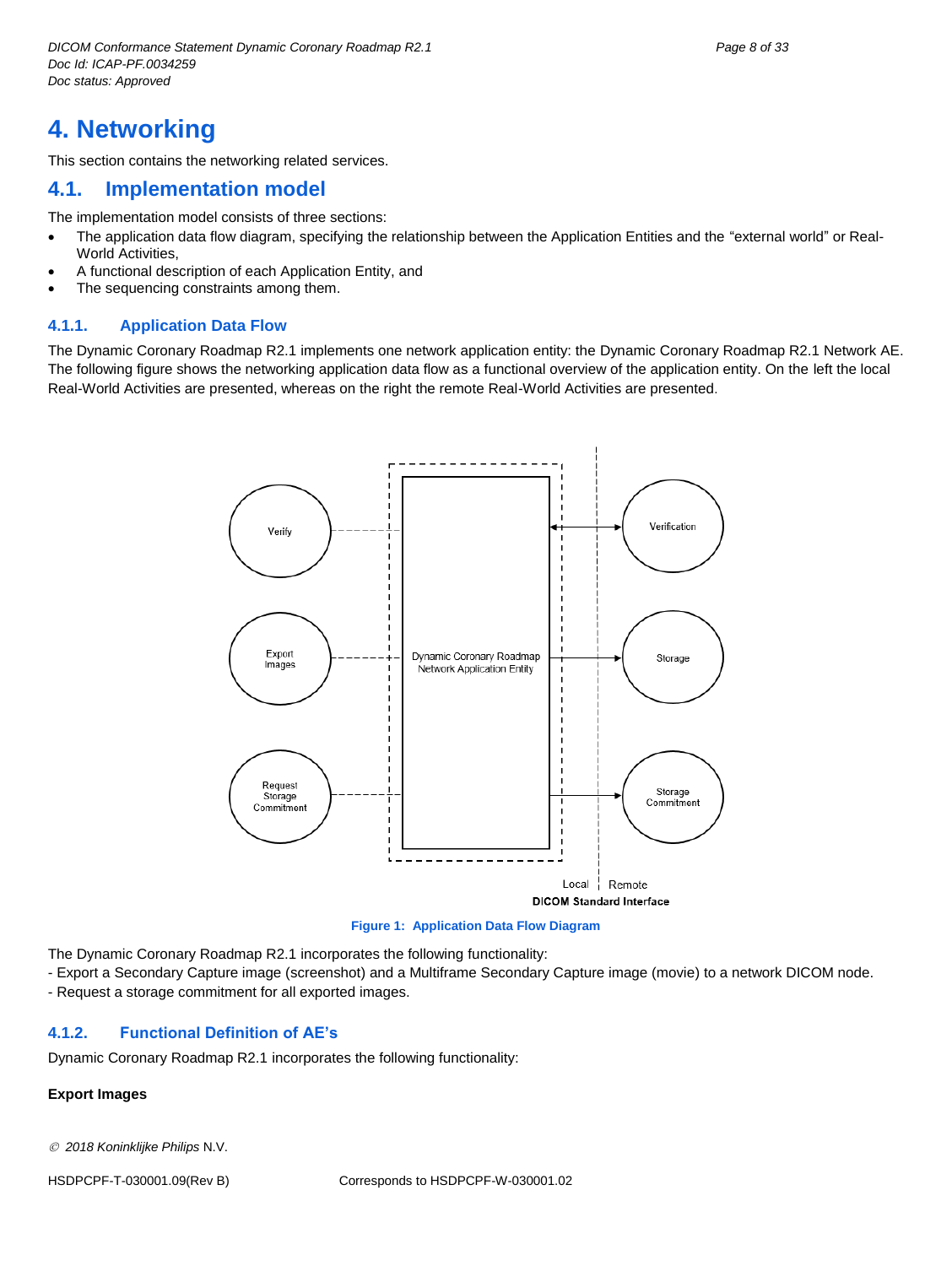The Dynamic Coronary Roadmap R2.1 Network AE as Storage SCU implements the RWA Export Images to automatically store a Secondary Capture image (screenshot) and a Multiframe Secondary Capture image (movies) on a remote system.

#### **Request Storage Commitment**

The Dynamic Coronary Roadmap R2.1 AE provides the Storage Commitment service as SCU.

The Dynamic Coronary Roadmap R2.1 AE requests an association with the selected remote SCP for the Storage Commitment Push Model SOP class. When the association is accepted, the Dynamic Coronary Roadmap R2.1 AE will send the Storage Commitment request and receives the Storage Commitment response and act accordingly, and release the association. When the remote commitment actions have been finished, the remote SCP will request an association with the Dynamic Coronary Roadmap R2.1 AE (still SCU). After accepting the association, the Dynamic Coronary Roadmap R2.1 AE receives the Storage Commitment reports, and releases the association when requested.

#### <span id="page-8-0"></span>**4.1.3. Sequencing of Real World Activities**

Dynamic Coronary Roadmap R2.1 is connected to the X-ray system. The X-ray system acquires images with a certain procedure and sends to Dynamic Coronary Roadmap R2.1. Based on the received X-ray images the Dynamic Coronary Roadmap R2.1 allows to create DICOM objects (Secondary captures/ Multiframe captures) which are automatically archived to a configured PACS (i.e. it sends the C-STORE-RQ messages containing the image information).

After sending images to the PACS, if configured, the Dynamic Coronary Roadmap R2.1 requests a storage commitment for all exported screenshots and movies (i.e. it sends the request for storage commit N-ACTION-RQ message).



# <span id="page-8-1"></span>**4.2. AE Specifications**

This section in the DICOM Conformance Statement describes Application Entity specifications.

#### <span id="page-8-2"></span>**4.2.1. Dynamic Coronary Roadmap Network AE**

Details of this specific Application Entity is specified in this section.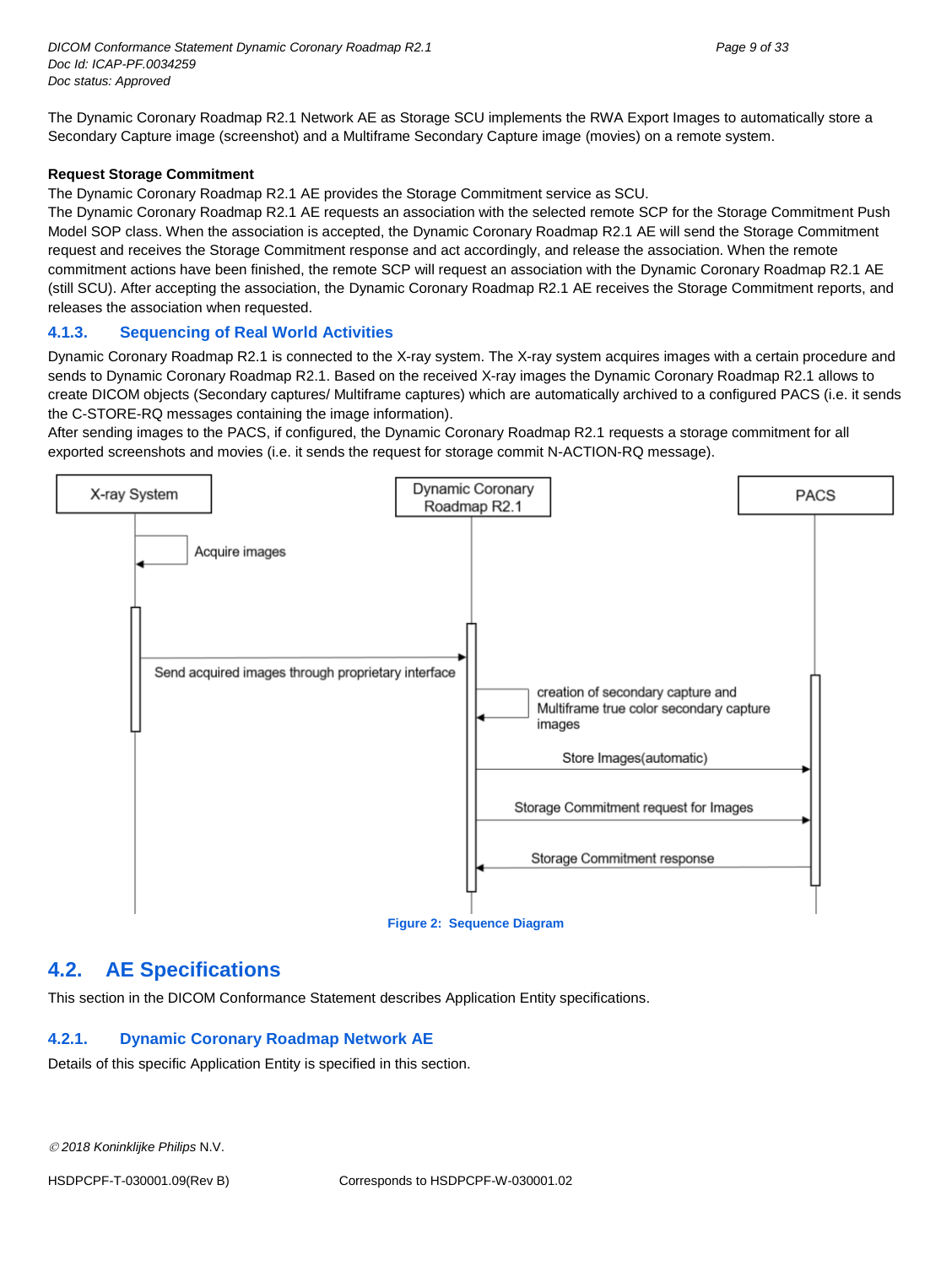#### <span id="page-9-0"></span>**4.2.1.1. SOP Classes**

This Application Entity provides Standard Conformance to the following SOP Classes.

#### **Table 4: SOP Classes for Dynamic Coronary Roadmap Network AE**

| <b>SOP Class Name</b>                                  | <b>SOP Class UID</b>        | <b>SCU</b> | <b>SCP</b> |
|--------------------------------------------------------|-----------------------------|------------|------------|
| <b>Verification SOP Class</b>                          | 1.2.840.10008.1.1           | Yes        | Yes*       |
| Secondary Capture Image Storage SOP Class              | 1.2.840.10008.5.1.4.1.1.7   | Yes        | No         |
| Multi-frame True Color Secondary Capture Image Storage | 1.2.840.10008.5.1.4.1.1.7.4 | Yes        | No         |
| Storage Commitment Push Model SOP Class                | 1.2.840.10008.1.20.1        | Yes        | <b>No</b>  |

<span id="page-9-1"></span>Note\*: Verification as SCP is supported for asynchronous storage commitment.

#### **4.2.1.2. Association Policies**

Each AE specification contains a description of the general association establishment and acceptance policies of the AE.

#### <span id="page-9-2"></span>**4.2.1.2.1. General**

The DICOM standard application context is specified below.

#### **Table 5: DICOM Application Context**

| <b>Description</b>              | Value                 |
|---------------------------------|-----------------------|
| <b>Application Context Name</b> | 1.2.840.10008.3.1.1.1 |

#### <span id="page-9-3"></span>**4.2.1.2.2. Number of Associations**

The number of simultaneous associations that an Application Entity may support as an Initiator or Acceptor is specified here.

#### **Table 6: Number of associations as an Association Initiator for this AE**

| <b>Description</b>                                                     |  |  |
|------------------------------------------------------------------------|--|--|
| Maximum number of simultaneous associations                            |  |  |
| Table 7: Number of associations as an Association Acceptor for this AE |  |  |

|                                             | <b>Description</b> | Value |
|---------------------------------------------|--------------------|-------|
| Maximum number of simultaneous associations |                    |       |

#### <span id="page-9-4"></span>**4.2.1.2.3. Implementation Identifying Information**

The value supplied for Implementation Class UID and version name are documented here.

#### **Table 8: DICOM Implementation Class and Version for Dynamic Coronary Roadmap Network AE**

| Implementation Class UID    | 1.3.46.670589.7.9.1.2 |
|-----------------------------|-----------------------|
| Implementation Version Name | PMS CORTLS 1.2        |

#### <span id="page-9-5"></span>**4.2.1.3. Association Initiation Policy**

The Application Entity will respond to a received Association rejection as shown in the next table.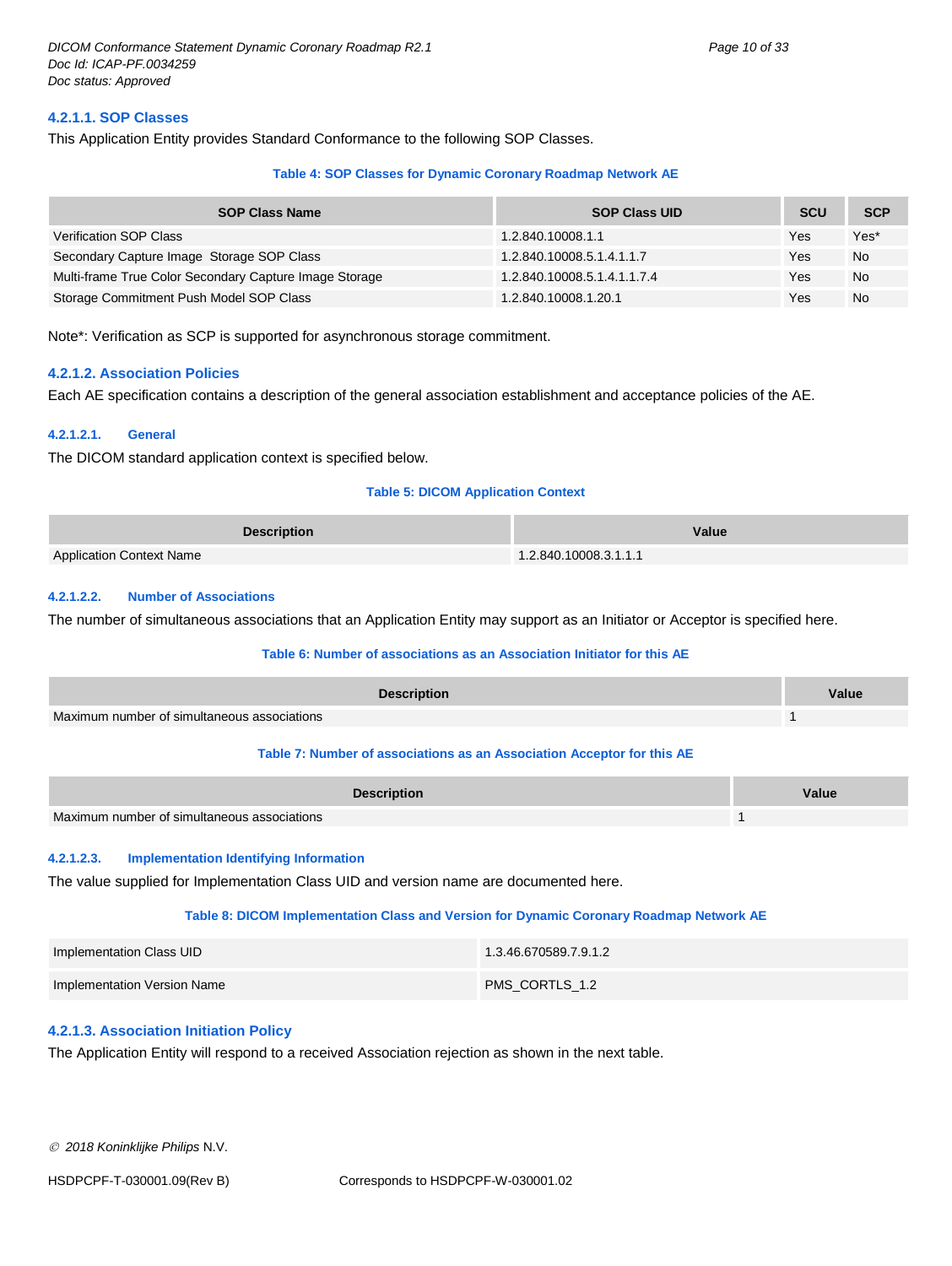#### **Table 9: Association Rejection response**

| <b>Result</b>               | <b>Source</b>                                                        | <b>Reason/Diagnosis</b>                    | <b>Behavior</b>                                                  |
|-----------------------------|----------------------------------------------------------------------|--------------------------------------------|------------------------------------------------------------------|
| $1 - rejected$<br>permanent | 1 - DICOM UL service-user                                            | 1 - no-reason-given                        | "Cannot open association "message displayed<br>on the system UI. |
|                             |                                                                      | 2 - application-context-name-not supported | "Cannot open association "message displayed<br>on the system UI. |
|                             |                                                                      | 3 - calling-AE-title-not-recognized        | "Cannot open association "message displayed<br>on the system UI. |
|                             |                                                                      | 7 - called-AE-title-not-recognized         | "Cannot open association "message displayed<br>on the system UI. |
|                             | 2 - DICOM UL service-<br>(ACSE related<br>provider                   | $1 - no$ -reason-given                     | "Cannot open association "message displayed<br>on the system UI. |
|                             | function)                                                            | 2 - protocol-version-not-supported         | "Cannot open association "message displayed<br>on the system UI. |
|                             | 3 - DICOM UL service-<br>provider(Presentation related<br>function)  | 1 - temporary-congestion                   | "Cannot open association "message displayed<br>on the system UI. |
|                             |                                                                      | 2 - local-limit-exceeded                   | "Cannot open association "message displayed<br>on the system UI. |
| $2 - rejected$<br>transient | 1 - DICOM UL service-user                                            | 1 - no-reason-given                        | "Cannot open association "message displayed<br>on the system UI. |
|                             |                                                                      | 2 - application-context-name-not-supported | "Cannot open association "message displayed<br>on the system UI. |
|                             |                                                                      | 3 - calling-AE-title-not-recognized        | "Cannot open association "message displayed<br>on the system UI. |
|                             |                                                                      | 7 - called-AE-title-not-recognized         | "Cannot open association "message displayed<br>on the system UI. |
|                             | 2 - DICOM UL service-<br>provider (ACSE related<br>function)         | 1 - no-reason-given                        | "Cannot open association "message displayed<br>on the system UI. |
|                             |                                                                      | 2 - protocol-version-not-supported         | "Cannot open association "message displayed<br>on the system UI. |
|                             | 3 - DICOM UL service-<br>provider (Presentation related<br>function) | 1 - temporary-congestion                   | "Cannot open association "message displayed<br>on the system UI. |
|                             |                                                                      | 2 - local-limit-exceeded                   | "Cannot open association "message displayed<br>on the system UI. |

The behavior of the AE on receiving an Association abort is summarized in the next table.

#### **Table 10: Association Abort Handling**

| Source                                             | <b>Reason/Diagnosis</b>            | <b>Behavior when received</b>                                    | Sent when                                          |
|----------------------------------------------------|------------------------------------|------------------------------------------------------------------|----------------------------------------------------|
| 0 - DICOM UL service-user<br>(initiated abort)     | 0- reason-not-specified            | "Cannot open association "message<br>displayed on the system UI. | SCU was unable to send the Response to<br>SCP.     |
| 2 - DICOM UL service-provider<br>(initiated abort) | $0$ – reason-not-specified         | "Cannot open association "message<br>displayed on the system UI. | SCU was unable to send the Response to<br>SCP.     |
|                                                    | 1 - unrecognized-PDU               | "Cannot open association "message<br>displayed on the system UI. | An unrecognized PDU type is received               |
|                                                    | 2 - unexpected-PDU                 | "Cannot open association "message<br>displayed on the system UI. | The received PDU type is not expected              |
|                                                    | 4 - unrecognized-PDU-<br>parameter | "Cannot open association "message<br>displayed on the system UI. | An unrecognized Associate PDU item is<br>received. |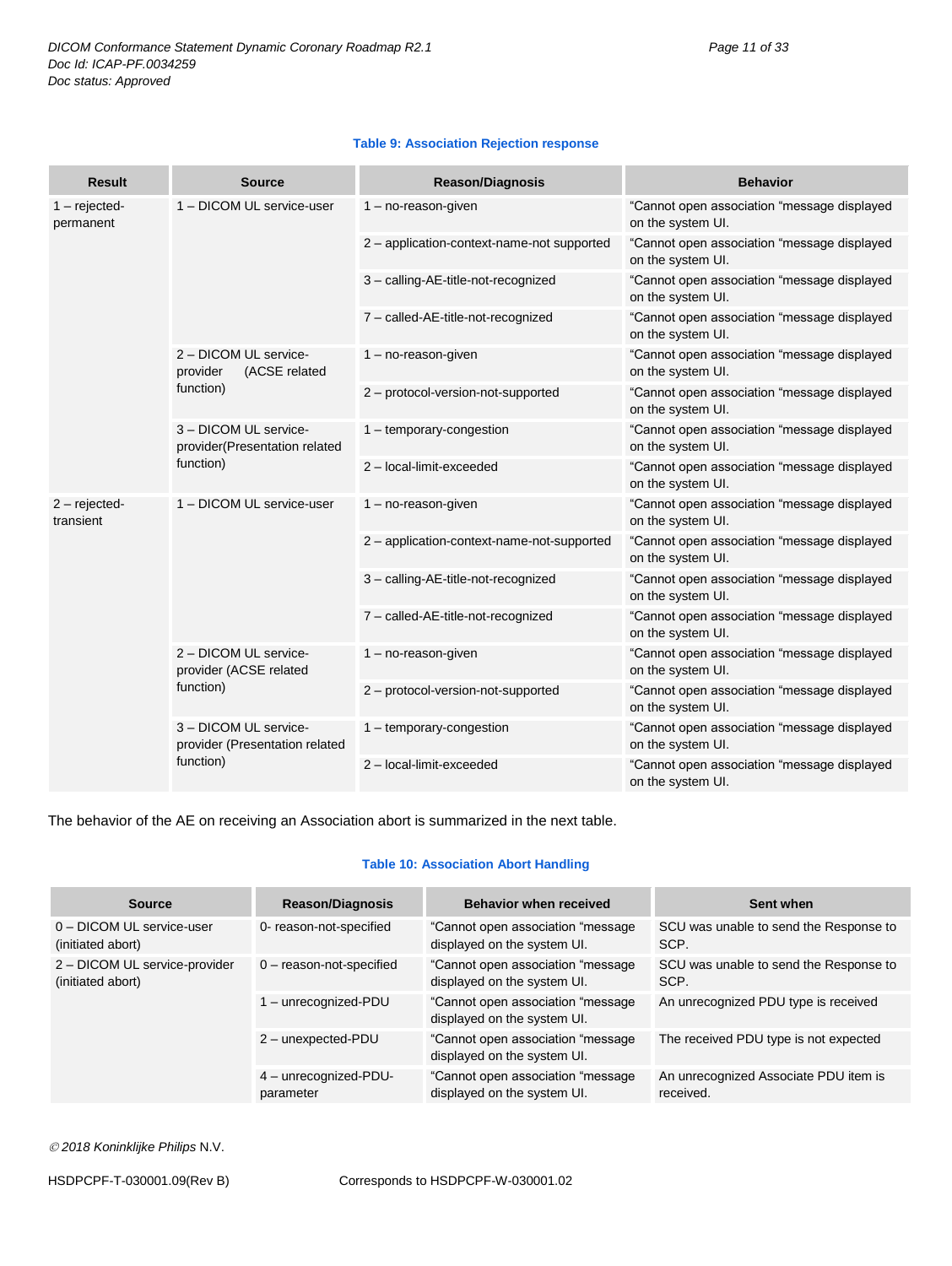| 5 - unexpected-PDU-<br>parameter    | "Cannot open association "message<br>displayed on the system UI.  | One of the Associate PDU items is<br>received more than once.<br>• One of the Associate PDU items is<br>received unexpectedly.                                                                                                                                                                                                                                                      |
|-------------------------------------|-------------------------------------------------------------------|-------------------------------------------------------------------------------------------------------------------------------------------------------------------------------------------------------------------------------------------------------------------------------------------------------------------------------------------------------------------------------------|
| 6 - invalid-PDU-parameter-<br>value | "Cannot open association "message"<br>displayed on the system UI. | One of the Associate PDU items is<br>received more than once.<br>• One of the Associate PDU items is not<br>received.<br>• There is mismatch in the application<br>context names between the SCU and the<br>SCP.<br>• Unknown presentation context id is<br>received.<br>• Unknown abstract syntax is received.<br>• The length or the format of a received<br>PDU item is invalid. |

#### <span id="page-11-0"></span>**4.2.1.3.1. (Real-World) Activity – Verification as SCU**

#### **4.2.1.3.1.1. Description and Sequencing of Activities**

The Dynamic Coronary Roadmap R2.1 Network AE implements the Verification service to verify application level communication.



**Figure 3: Data Flow Diagram – Verification as SCU**

#### **4.2.1.3.1.2. Proposed Presentation Contexts**

The presentation contexts are defined in the next table.

#### **Table 11: Proposed Presentation Contexts for (Real-World) Activity – Verification as SCU**

| <b>Presentation Context Table</b> |                   |                           |                     |             |                             |  |
|-----------------------------------|-------------------|---------------------------|---------------------|-------------|-----------------------------|--|
| <b>Abstract Syntax</b>            |                   | <b>Transfer Syntax</b>    |                     |             |                             |  |
| <b>Name</b>                       | <b>UID</b>        | <b>Name List</b>          | <b>UID List</b>     | <b>Role</b> | <b>Extended Negotiation</b> |  |
| <b>Verification SOP Class</b>     | 1.2.840.10008.1.1 | Explicit VR Big Endian    | 1.2.840.10008.1.2.2 | <b>SCU</b>  | None                        |  |
|                                   |                   | Explicit VR Little Endian | 1.2.840.10008.1.2.1 |             |                             |  |
|                                   |                   | Implicit VR Little Endian | 1.2.840.10008.1.2   |             |                             |  |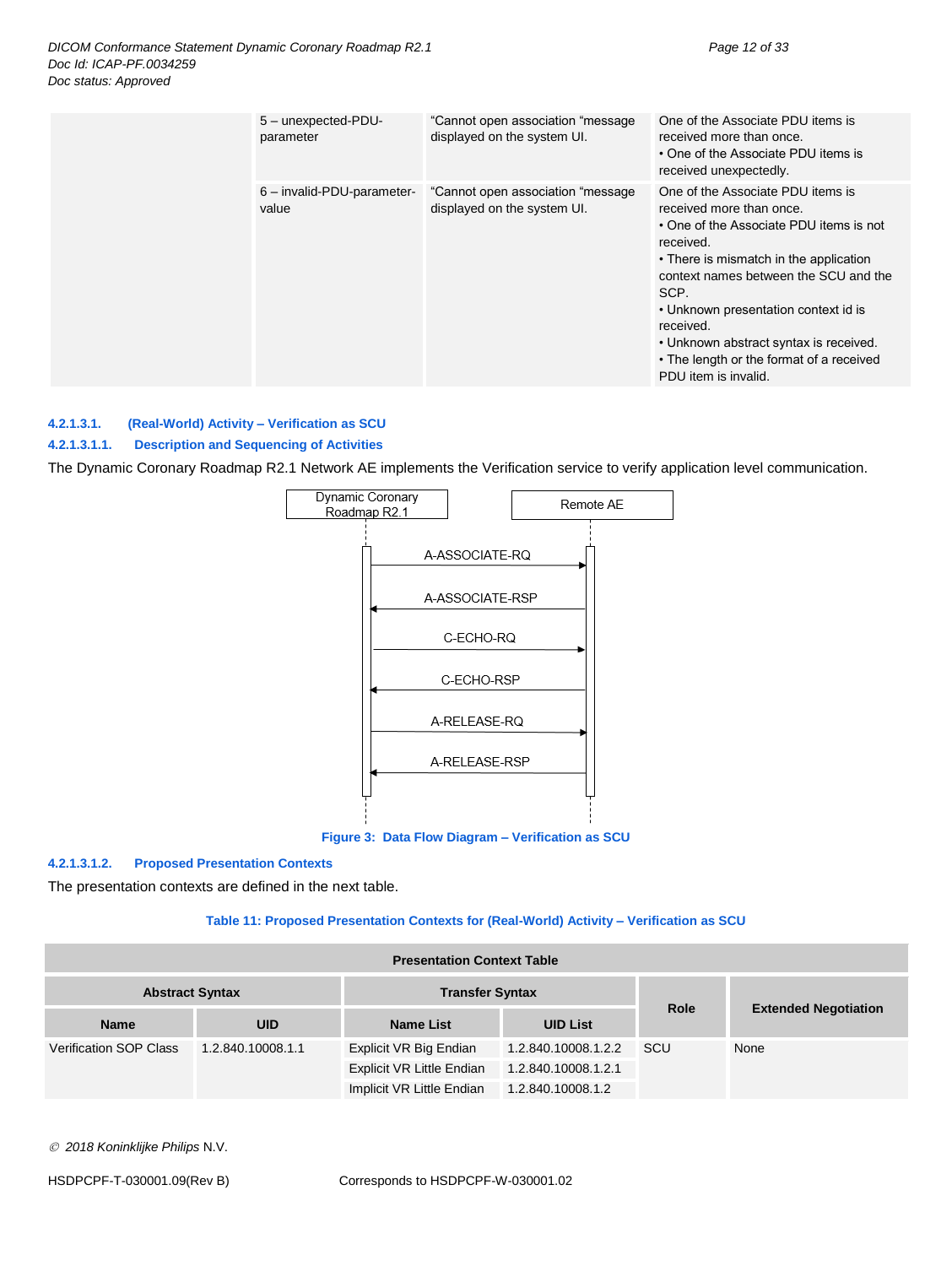#### **4.2.1.3.1.3. SOP Specific Conformance for Verification SOP Class**

The Dynamic Coronary Roadmap R2.1 Network AE provides standard conformance to the DICOM Verification service class.

#### **4.2.1.3.1.3.1. Dataset Specific Conformance for Verification C-ECHO SCU**

C-ECHO-SCU does not have dataset, hence not applicable.

#### **Table 12: Status Response**

| <b>Service Status</b> | <b>Error Code</b> | <b>Further Meaning</b> | <b>Behavior</b>                                           |
|-----------------------|-------------------|------------------------|-----------------------------------------------------------|
| <b>Success</b>        | 0000              | Confirmation           | The SCP has successfully returned a verification response |

#### <span id="page-12-0"></span>**4.2.1.3.2. (Real-World) Activity – Image Export**

#### **4.2.1.3.2.1. Description and Sequencing of Activities**

The Dynamic Coronary Roadmap R2.1 implements the Storage service class to store selected images at an archive or other storage SCP. All actual selected images are exported using one and the same association.



## **4.2.1.3.2.2. Proposed Presentation Contexts**

The presentation contexts are defined in the next table.

#### **Table 13: Proposed Presentation Contexts for (Real-World) Activity – Image Export**

#### **Presentation Context Table**

| <b>Abstract Syntax</b>             |                             | <b>Transfer Syntax</b>                                |                        |             | <b>Extended</b>    |
|------------------------------------|-----------------------------|-------------------------------------------------------|------------------------|-------------|--------------------|
| <b>Name</b>                        | <b>UID</b>                  | <b>Name List</b>                                      | <b>UID List</b>        | <b>Role</b> | <b>Negotiation</b> |
| Multi-frame True Color             | 1.2.840.10008.5.1.4.1.1.7.4 | JPEG Baseline (Process 1)                             | 1.2.840.10008.1.2.4.50 | scu         | None               |
| Secondary Capture Image<br>Storage |                             | JPEG Lossless, Non-<br>Hierarchical, FOP (Process 14) | 1.2.840.10008.1.2.4.70 |             |                    |
|                                    |                             | Explicit VR Little Endian                             | 1.2.840.10008.1.2.1    |             |                    |
|                                    |                             | Implicit VR Little Endian                             | 1.2.840.10008.1.2      |             |                    |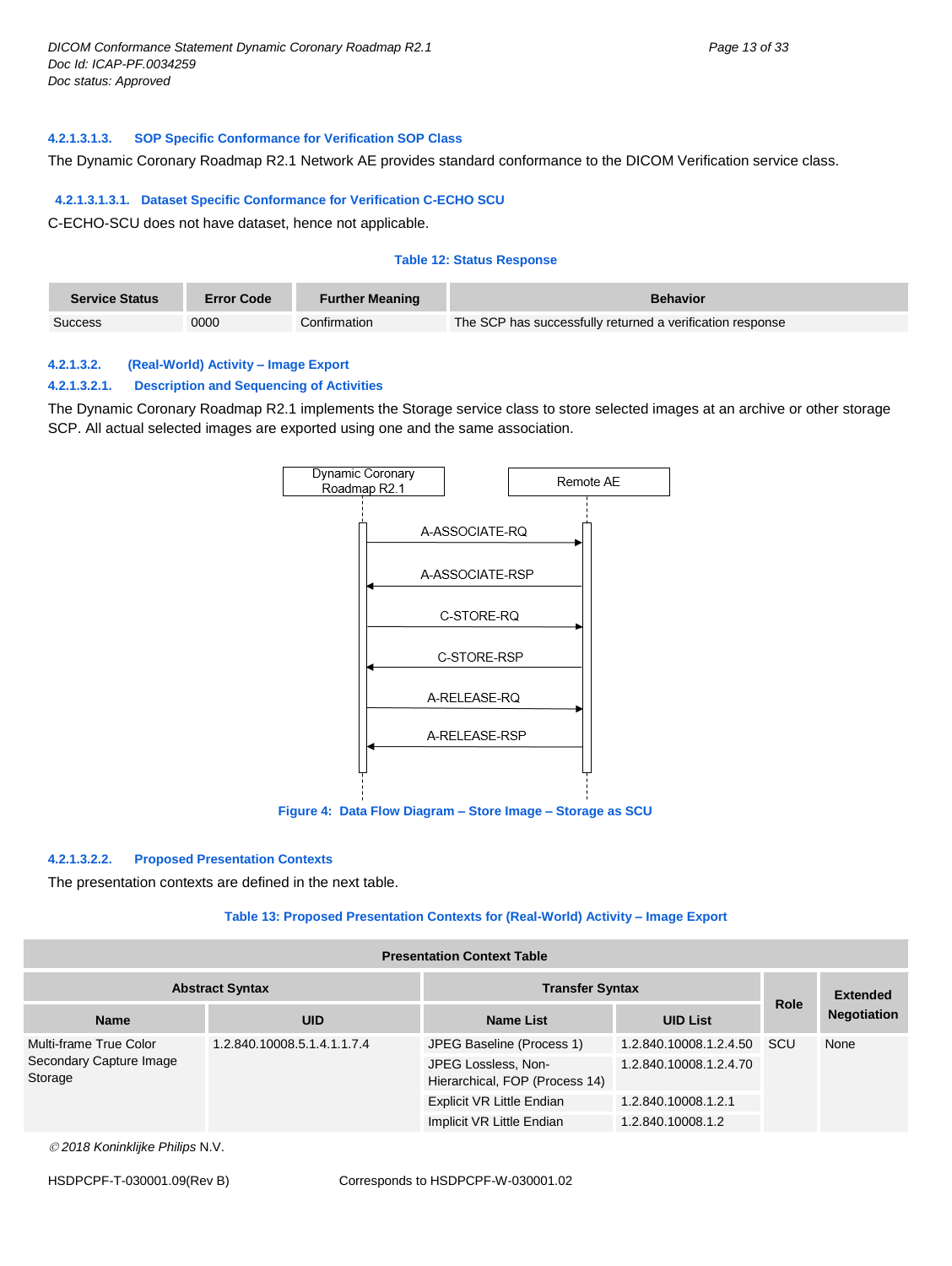| <b>Presentation Context Table</b>                |                           |                                                       |                        |             |                    |
|--------------------------------------------------|---------------------------|-------------------------------------------------------|------------------------|-------------|--------------------|
| <b>Transfer Syntax</b><br><b>Abstract Syntax</b> |                           |                                                       |                        |             | <b>Extended</b>    |
| <b>Name</b>                                      | <b>UID</b>                | <b>Name List</b>                                      | <b>UID List</b>        | <b>Role</b> | <b>Negotiation</b> |
|                                                  |                           | Explicit VR Big Endian                                | 1.2.840.10008.1.2.2    |             |                    |
| Secondary Capture Image<br>Storage SOP Class     | 1.2.840.10008.5.1.4.1.1.7 | Implicit VR Little Endian                             | 1.2.840.10008.1.2      | SCU         | None               |
|                                                  |                           | Explicit VR Big Endian                                | 1.2.840.10008.1.2.2    |             |                    |
|                                                  |                           | Explicit VR Little Endian                             | 1.2.840.10008.1.2.1    |             |                    |
|                                                  |                           | JPEG Lossless, Non-<br>Hierarchical, FOP (Process 14) | 1.2.840.10008.1.2.4.70 |             |                    |

#### **4.2.1.3.2.3. SOP Specific Conformance for Storage SOP Classes 4.2.1.3.2.3.1. Dataset Specific Conformance for C-STORE-RQ**

#### **Table 14: Status Response**

| <b>Service</b><br><b>Status</b> | <b>Error Code</b> | <b>Further Meaning</b>                             | <b>Behavior</b>                                                                                                                                                                                       |
|---------------------------------|-------------------|----------------------------------------------------|-------------------------------------------------------------------------------------------------------------------------------------------------------------------------------------------------------|
| <b>Success</b>                  | 0000              | Successful stored                                  | Export is successful. "Movie\screenshot archived" message displayed on<br>the UI.                                                                                                                     |
| Failure                         | A7xx              | <b>Refused: Out of Resources</b>                   | Export job failed. "Movie\screenshot archive failed" message is displayed<br>on the UI and "The remote server returned a failure response: 0xA7000"<br>message is displayed in the log viewer of SUT. |
|                                 | A9xx              | Frror: Data Set does not match SOP<br><b>Class</b> | Export job failed. "Movie\screenshot archive failed" message is displayed<br>on the UI and "The remote server returned a failure response: 0xA9000"<br>message is displayed in the log viewer of SUT. |
| Cxxx                            |                   | Error: cannot understand                           | Export job failed. "Movie\screenshot archive failed" message is displayed<br>on the UI and "The remote server returned a failure response: 0xC000"<br>message is displayed in the log viewer of SUT.  |
| Warning                         | <b>B000</b>       | Coercion of Data Elements                          | Export is successful. "Movie\screenshot archived" message displayed on<br>the UI and "Send message with a warning response 0xB000" message is<br>displayed in the log viewer of SUT.                  |
|                                 | <b>B007</b>       | Data Set does not match SOP Class                  | Export is successful. "Movie\screenshot archived" message displayed on<br>the UI and "Send message with a warning response 0xB007" message is<br>displayed in the log viewer of SUT.                  |
|                                 | B006              | <b>Flements Discarded</b>                          | Export is successful. "Movie\screenshot archived" message displayed on<br>the UI and "Send message with a warning response 0xB006" message is<br>displayed in the log viewer of SUT.                  |

#### <span id="page-13-0"></span>**4.2.1.3.3. (Real-World) Activity – Storage Commitment Push Model as SCU**

The Network AE supports asynchronous storage commitment. The Figure below shows the sequence diagram for the asynchronous storage commitment.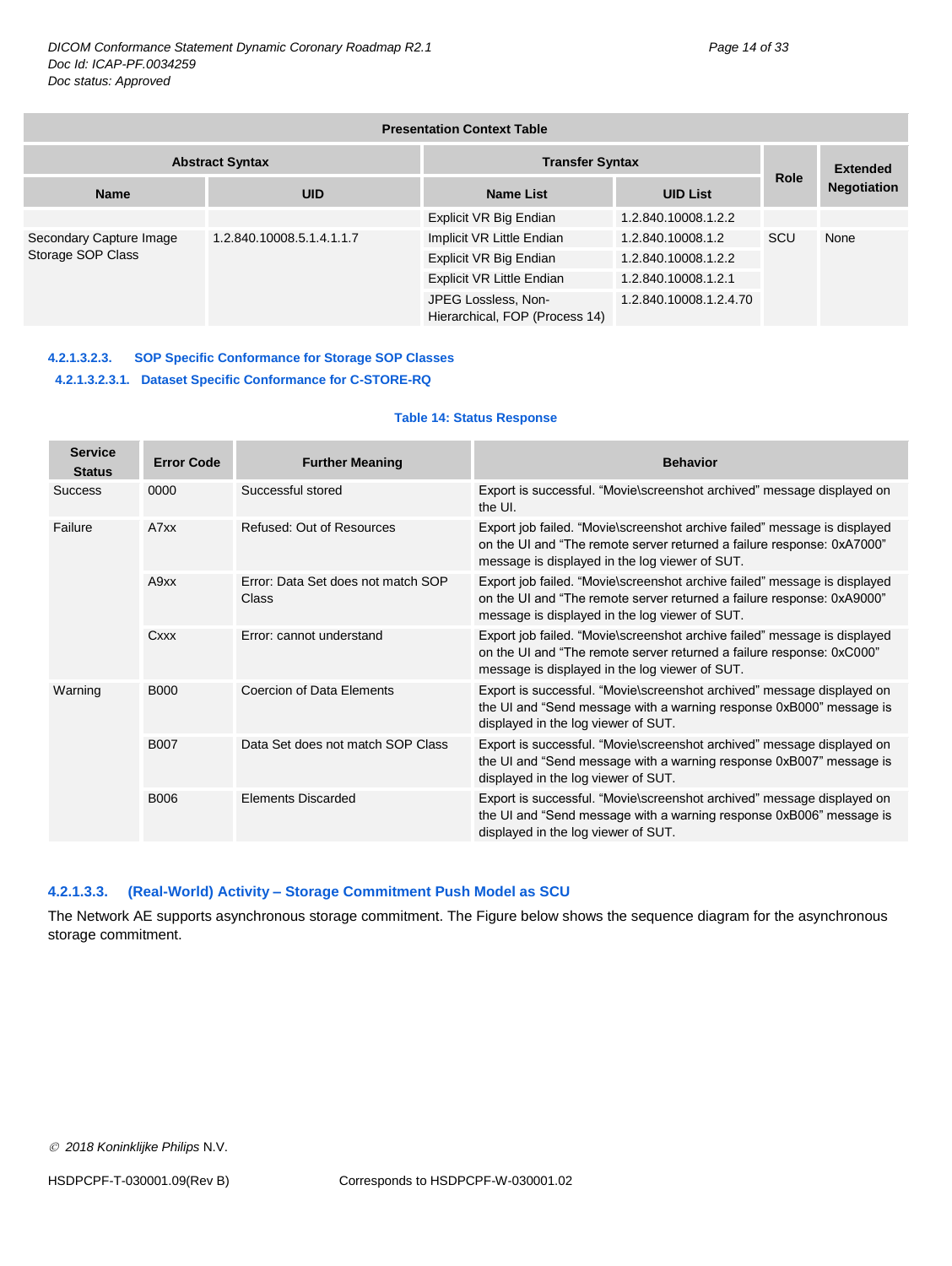

**Figure 5: Data Flow Diagram -Storage Commitment as SCU**

#### **4.2.1.3.3.1. Proposed Presentation Contexts**

The proposed presentation contexts for Storage Commitment Push Model as SCU are defined in Table 18.

#### **Table 15: Proposed Presentation Contexts for (Real-World) Activity – Storage Commitment Push Model as SCU**

| <b>Presentation Context Table</b> |                        |                                  |                     |             |                    |
|-----------------------------------|------------------------|----------------------------------|---------------------|-------------|--------------------|
|                                   | <b>Abstract Syntax</b> | <b>Transfer Syntax</b>           |                     |             | <b>Extended</b>    |
| <b>Name</b>                       | <b>UID</b>             | <b>Name List</b>                 | <b>UID List</b>     | <b>Role</b> | <b>Negotiation</b> |
| Storage Commitment Push           | 1.2.840.10008.1.20.1   | Explicit VR Big Endian           | 1.2.840.10008.1.2.2 | <b>SCU</b>  | None               |
| Model SOP Class                   |                        | <b>Explicit VR Little Endian</b> | 1.2.840.10008.1.2.1 |             |                    |
|                                   |                        | Implicit VR Little Endian        | 1.2.840.10008.1.2   |             |                    |

**4.2.1.3.3.1. SOP Specific Conformance for Storage Commitment Push Model SOP Class**

Dynamic Coronary Roadmap R2.1 System conforms to the standard Storage Commitment model

**4.2.1.3.3.1.1. Dataset Specific Conformance for Storage Commitment Push Model SOP Class N-EVENT-REPORT-SCP**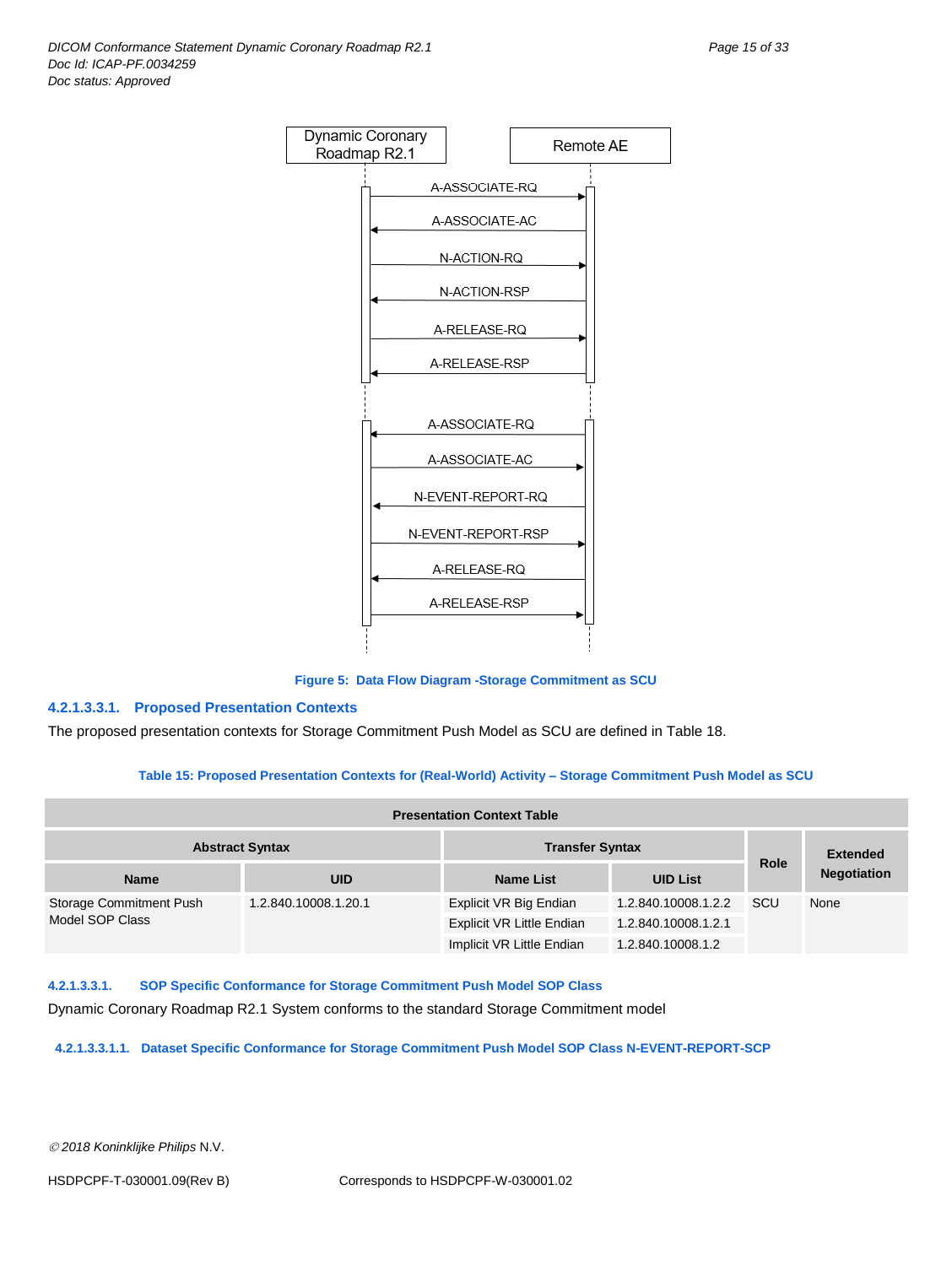| <b>Service</b><br><b>Status</b> | <b>Error Code</b> | <b>Further Meaning</b>             | <b>Behavior</b>                                                                                                                                                                          |
|---------------------------------|-------------------|------------------------------------|------------------------------------------------------------------------------------------------------------------------------------------------------------------------------------------|
| <b>Success</b>                  | 0000              | Operation complete                 | Storage commitment is successful.                                                                                                                                                        |
| Failure                         | <b>XXXX</b>       | (any failure)                      | Storage commitment failed message displayed on UI.<br>"Received a storage failure status for 'study instance UID of image of the<br>image sent' "message is displayed in the log viewer. |
|                                 | 0110              | Processing failure                 | Storage commitment failed message displayed on UI.<br>"Received a storage failure status for 'study instance UID of image of the<br>image sent' "message is displayed in the log viewer. |
|                                 | 0112              | No such object instance            | Storage commitment failed message displayed on UI.<br>"Received a storage failure status for 'study instance UID of image of the<br>image sent' "message is displayed in the log viewer. |
|                                 | 0119              | Class / Instance conflict          | Storage commitment failed message displayed on UI.<br>"Received a storage failure status for 'study instance UID of image of the<br>image sent' "message is displayed in the log viewer. |
|                                 | 0122              | Referenced SOP class not supported | Storage commitment failed message displayed on UI.<br>"Received a storage failure status for 'study instance UID of image of the<br>image sent' "message is displayed in the log viewer. |
|                                 | 0131              | Duplicate transaction              | Storage commitment failed message displayed on UI.<br>"Received a storage failure status for 'study instance UID of image of the<br>image sent' "message is displayed in the log viewer. |
|                                 | 0213              | Resource limitation                | Storage commitment is successful.                                                                                                                                                        |

#### **Table 16: Status Response for N-EVENT-REPORT.**

The communication status behavior of the N-EVENT-REPORT is listed in Table 17.

#### **Table 17: DICOM Command Communication Failure Behavior for N-EVENT-REPORT.**

| <b>Exception</b>         | <b>Behavior</b>                                                             |
|--------------------------|-----------------------------------------------------------------------------|
| Network Reply Time-out   | The association is released. Continues with waiting for storage commitment. |
| Association Time-out SCU | The association is released. Continues with waiting for storage commitment. |
| Association aborted      | Continues with waiting for storage commitment.                              |

#### **4.2.1.3.3.1.2. Dataset Specific Conformance for Storage Commitment Push Model SOP Class N-ACTION-SCU**

This chapter describes the Dataset Specific response behavior for Storage Commitment Attribute N-ACTION-RQ. **Table 18: Storage Commitment Attribute for N-ACTION-RQ**

| <b>Attribute Name</b>        | Tag       | <b>Comment</b>                   |
|------------------------------|-----------|----------------------------------|
|                              |           | <b>Storage Commitment Module</b> |
| Transaction UID              | 0008,1195 |                                  |
| Referenced SOP Sequence      | 0008,1199 |                                  |
| >Referenced SOP Class UID    | 0008,1150 |                                  |
| >Referenced SOP Instance UID | 0008,1155 |                                  |

The possible status responses for N-ACTION-RQ are shown in the Table 19.

#### **Table 19: Status Response for N-ACTION-RQ.**

| <b>Service Status</b> | <b>Error Code</b> | <b>Further Meaning</b>           | <b>Behavior</b> |
|-----------------------|-------------------|----------------------------------|-----------------|
| Success               | 0000              | Conformation. Operation complete |                 |
| Failure               | <b>XXXX</b>       | (any failure)                    |                 |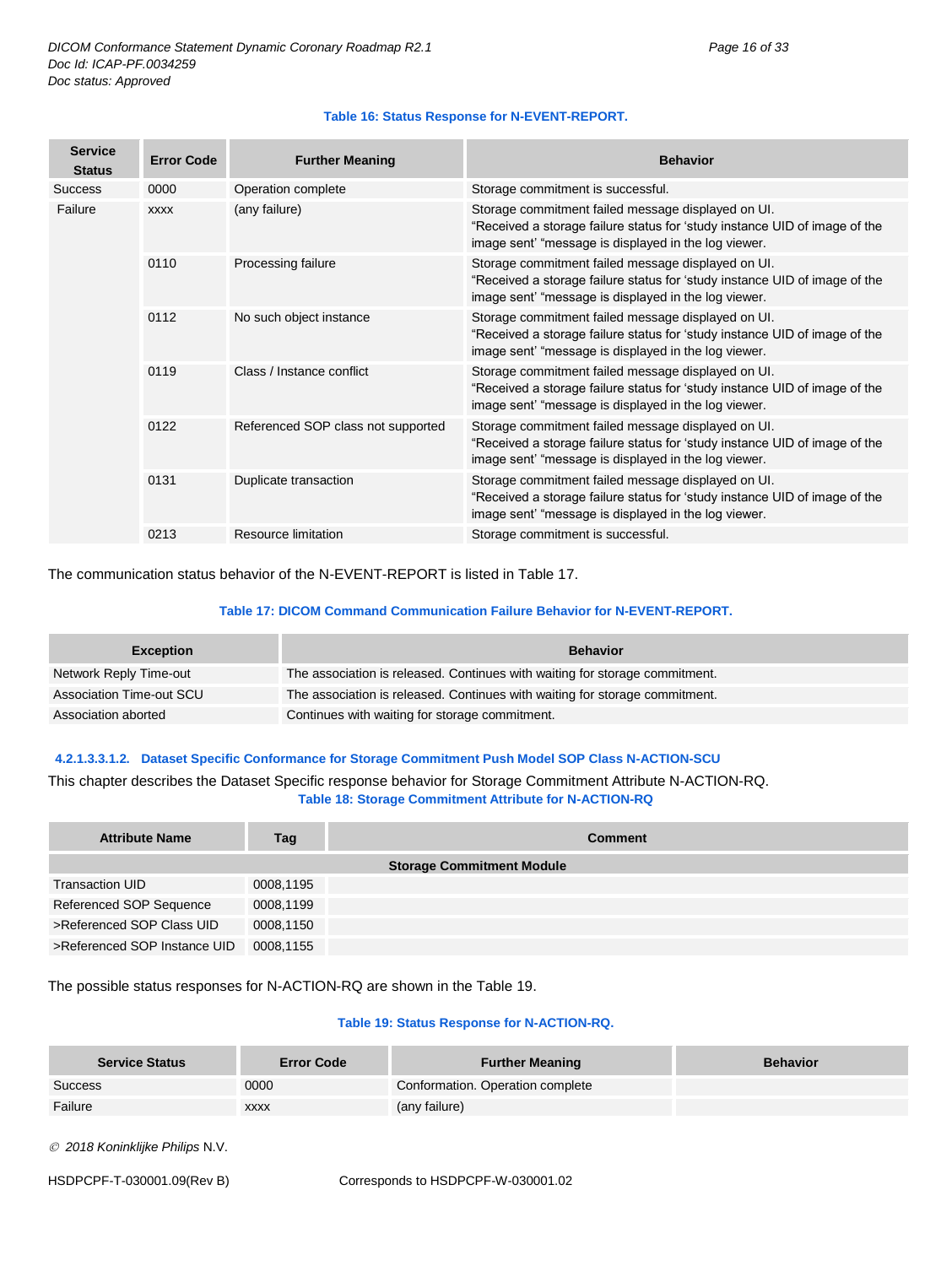The possible communication failures are shown below in table 20.

#### **Table 20: DICOM Command Communication Failure Behavior N-ACTION.**

| <b>Exception</b>           | <b>Behavior</b>                                                                        |
|----------------------------|----------------------------------------------------------------------------------------|
| Reply Time-out             | The association is released. The Archive Images job expects storage commitment report. |
| Association Time-out SCU   | The association is released. The Archive Images job expects storage commitment report. |
| <b>Association Aborted</b> | The Archive Images job expects storage commitment report.                              |

#### <span id="page-16-0"></span>**4.2.1.4. Association Acceptance Policy**

This section describes the conditions under which the Dynamic Coronary Roadmap system will accept an association from a remote system.

The possible AE Association rejections are handled as shown in Table 21.

#### **Table 21: Association Rejection response**

| <b>Result</b>                | <b>Source</b>                                                       | <b>Reason/Diagnosis</b>                    | <b>Behavior</b>                                                  |                                                                  |
|------------------------------|---------------------------------------------------------------------|--------------------------------------------|------------------------------------------------------------------|------------------------------------------------------------------|
| $1 -$ rejected-<br>permanent | 1 - DICOM UL service-user                                           | $1 - no$ -reason-given                     | "Cannot open association" message displayed<br>on the system UI. |                                                                  |
|                              |                                                                     | 2 - application-context-name-not supported | "Cannot open association" message displayed<br>on the system UI. |                                                                  |
|                              |                                                                     | 3 - calling-AE-title-not-recognized        | "Cannot open association" message displayed<br>on the system UI. |                                                                  |
|                              |                                                                     | 7 - called-AE-title-not-recognized         | "Cannot open association" message displayed<br>on the system UI. |                                                                  |
|                              | 2 - DICOM UL service-<br>(ACSE related<br>provider                  | 1 - no-reason-given                        | "Cannot open association" message displayed<br>on the system UI. |                                                                  |
|                              | function)                                                           | 2 - protocol-version-not-supported         | "Cannot open association" message displayed<br>on the system UI. |                                                                  |
|                              | 3 - DICOM UL service-<br>provider(Presentation related<br>function) | 1 - temporary-congestion                   | "Cannot open association" message displayed<br>on the system UI. |                                                                  |
|                              |                                                                     | 2 - local-limit-exceeded                   | "Cannot open association" message displayed<br>on the system UI. |                                                                  |
| $2 - rejected$<br>transient  | 1 - DICOM UL service-user                                           | $1 - no$ -reason-given                     | "Cannot open association" message displayed<br>on the system UI. |                                                                  |
|                              |                                                                     | 2 - application-context-name-not-supported | "Cannot open association" message displayed<br>on the system UI. |                                                                  |
|                              |                                                                     | 3 - calling-AE-title-not-recognized        | "Cannot open association" message displayed<br>on the system UI. |                                                                  |
|                              |                                                                     | 7 - called-AE-title-not-recognized         | "Cannot open association" message displayed<br>on the system UI. |                                                                  |
|                              | 2 - DICOM UL service-<br>provider (ACSE related                     | $1 - no$ -reason-given                     | "Cannot open association" message displayed<br>on the system UI. |                                                                  |
|                              | function)                                                           | 2 - protocol-version-not-supported         | "Cannot open association" message displayed<br>on the system UI. |                                                                  |
|                              | 3 - DICOM UL service-<br>provider (Presentation related             | $1 -$ temporary-congestion                 | "Cannot open association" message displayed<br>on the system UI. |                                                                  |
|                              |                                                                     | function)                                  | 2-local-limit-exceeded                                           | "Cannot open association" message displayed<br>on the system UI. |

The behavior of the AE on receiving an Association abort is summarized in the next table.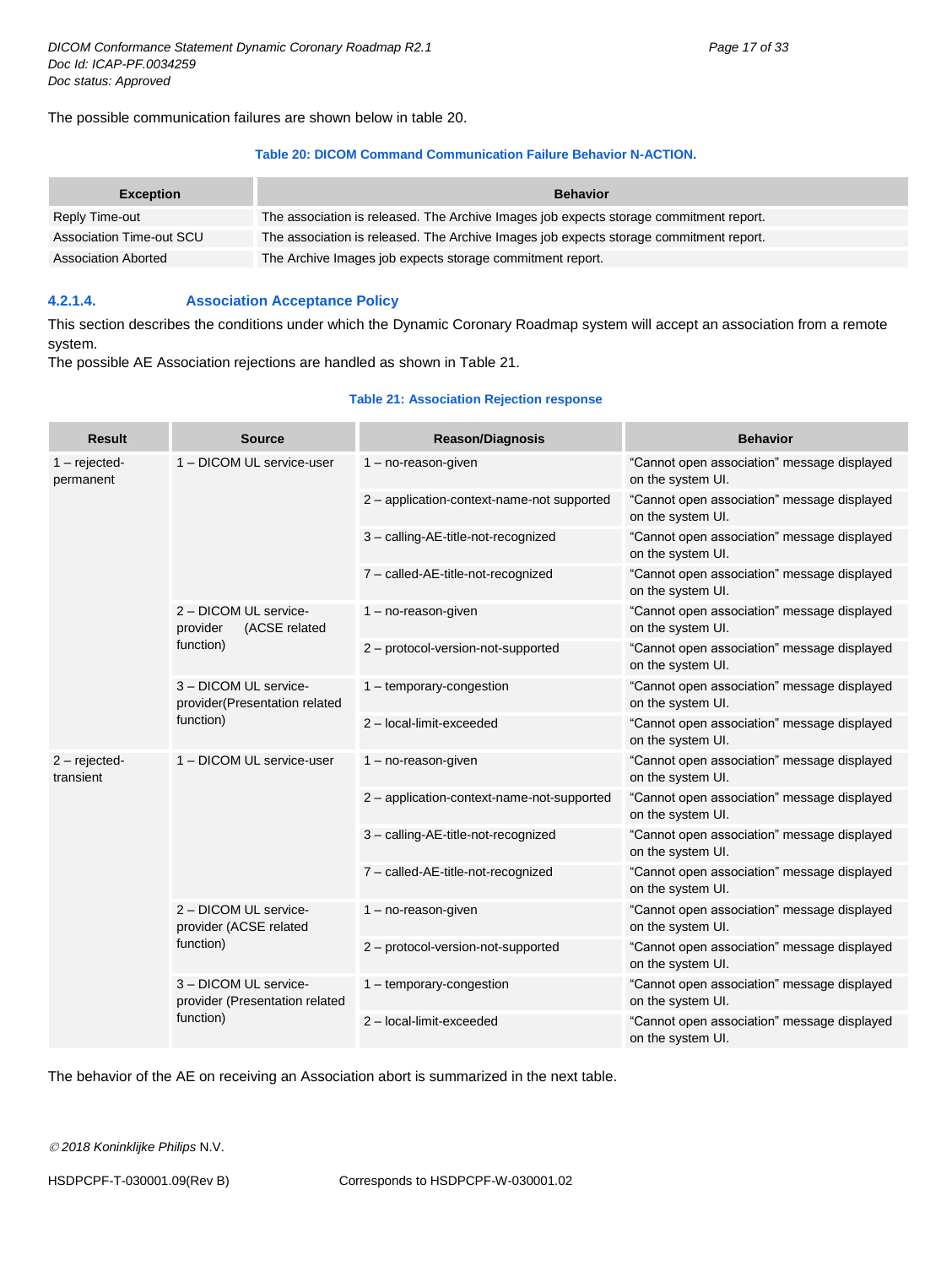#### **Table 22: Association Abort Handling**

| <b>Source</b>                                      | <b>Reason/Diagnosis</b>             | <b>Behavior when received</b>                                    | Sent when                                                                                                                                                                                                                                                                                                                                                                           |
|----------------------------------------------------|-------------------------------------|------------------------------------------------------------------|-------------------------------------------------------------------------------------------------------------------------------------------------------------------------------------------------------------------------------------------------------------------------------------------------------------------------------------------------------------------------------------|
| 0 - DICOM UL service-user<br>(initiated abort)     | 0- reason-not-specified             | "Cannot open association "message<br>displayed on the system UI. | SCU was unable to send the Response to<br>SCP.                                                                                                                                                                                                                                                                                                                                      |
| 2 - DICOM UL service-provider<br>(initiated abort) | $0$ - reason-not-specified          | "Cannot open association "message<br>displayed on the system UI. | SCU was unable to send the Response to<br>SCP.                                                                                                                                                                                                                                                                                                                                      |
|                                                    | 1 - unrecognized-PDU                | "Cannot open association "message<br>displayed on the system UI. | An unrecognized PDU type is received                                                                                                                                                                                                                                                                                                                                                |
|                                                    | 2 - unexpected-PDU                  | "Cannot open association "message<br>displayed on the system UI. | The received PDU type is not expected                                                                                                                                                                                                                                                                                                                                               |
|                                                    | 4 - unrecognized-PDU-<br>parameter  | "Cannot open association "message<br>displayed on the system UI. | An unrecognized Associate PDU item is<br>received.                                                                                                                                                                                                                                                                                                                                  |
|                                                    | 5 - unexpected-PDU-<br>parameter    | "Cannot open association "message<br>displayed on the system UI. | One of the Associate PDU items is<br>received more than once.<br>• One of the Associate PDU items is<br>received unexpectedly.                                                                                                                                                                                                                                                      |
|                                                    | 6 - invalid-PDU-parameter-<br>value | "Cannot open association "message<br>displayed on the system UI. | One of the Associate PDU items is<br>received more than once.<br>• One of the Associate PDU items is not<br>received.<br>• There is mismatch in the application<br>context names between the SCU and the<br>SCP.<br>• Unknown presentation context id is<br>received.<br>• Unknown abstract syntax is received.<br>• The length or the format of a received<br>PDU item is invalid. |

#### <span id="page-17-0"></span>**4.2.1.4.1. (Real-World) Activity – Verification as SCP**

#### **4.2.1.4.1.1. Description and Sequencing of Activities**

Note\*: Verification as SCP is supported only part of asynchronous storage commitment.

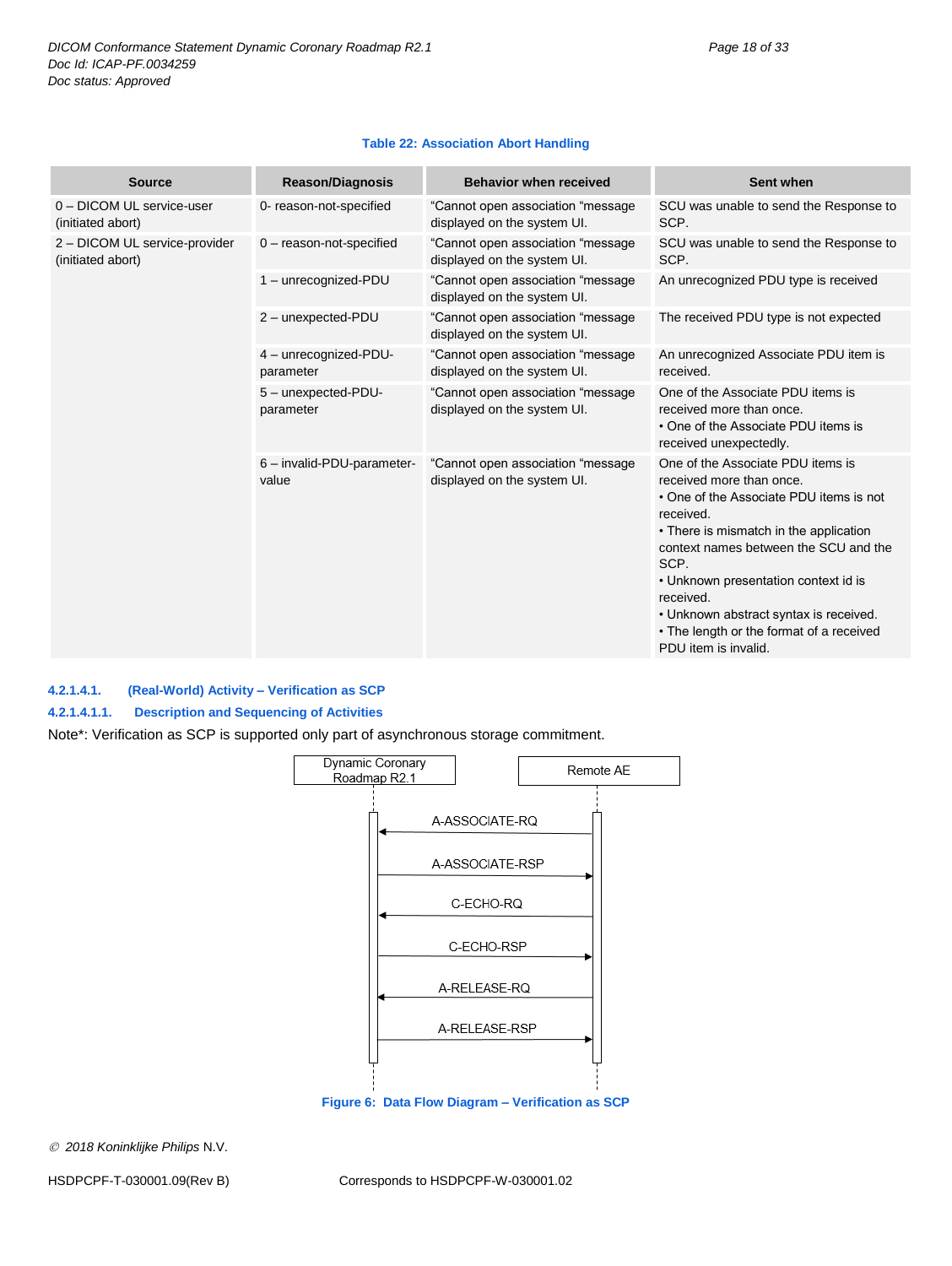# <span id="page-18-0"></span>**4.3. Network Interfaces**

#### <span id="page-18-1"></span>**4.3.1. Physical Network Interfaces**

The System provides only DICOM V3.0 TCP/IP Network Communication Support as defined in PS 3.8 of the standard. TCP/IP is the only protocol stack supported. Supported physical medium include: IEEE 802.3-1995, 10BASE-T IEEE 802.3-1995, 100BASE-TX (Fast Ethernet) IEEE 802.3, 1000BASE-X (Fiber Optic Gigabit Ethernet).

The TCP/IP Stack is as supported by the underlying Operating System. The API is the WinSock 2 interface as supported by the underlying Operating System.

#### <span id="page-18-2"></span>**4.3.2. Additional Protocols**

No additional protocols are used.

# <span id="page-18-3"></span>**4.4. Configuration**

Any implementation's DICOM conformance may be dependent upon configuration, which takes place at the time of installation. Issues concerning configuration are addressed in this section.

#### <span id="page-18-4"></span>**4.4.1. AE Title/Presentation Address Mapping**

An important installation issue is the translation from AE title to presentation address. How this is to be performed is described here.

#### <span id="page-18-5"></span>**4.4.1.1. Local AE Titles**

The Field Service User Interface only allows one AE to be configured.

The following AE specific information must be available to configure a local AE:

- ae title

- port number (note that normally all local Dynamic Coronary Roadmap R2.1 AE's will have a different port number)

#### <span id="page-18-6"></span>**4.4.1.2. Remote AE Title/Presentation Address Mapping**

One or more remote AE's may be configured.

The following AE specific information must be available to configure a remote AE:

- AE title
- hostname or IP address
- port number

#### <span id="page-18-7"></span>**4.4.2. Parameters**

The specification of important operational parameters, their default value and range (if configurable) are specified here.

#### **Table 23: Configuration Parameters Table**

| <b>Parameter</b>                                                                                                 | Configurable | <b>Default Value</b> |
|------------------------------------------------------------------------------------------------------------------|--------------|----------------------|
| <b>General Parameter</b>                                                                                         |              |                      |
| Time-out waiting for acceptance or rejection Response to an Association Open Request (Application Level timeout) | Yes          | 15 seconds           |
| General Dimse level time-out values (Verification, Storage)                                                      | <b>No</b>    |                      |
| Time-out for response to TCP/IP connect request. (Low-level timeout)                                             | <b>OS</b>    |                      |
| Time-out waiting for acceptance of a TCP/IP message over the network (Low-level timeout)                         | ΟS           |                      |
| Time-out for waiting for data between TCP/IP packets. (Low-level timeout)                                        | ΟS           |                      |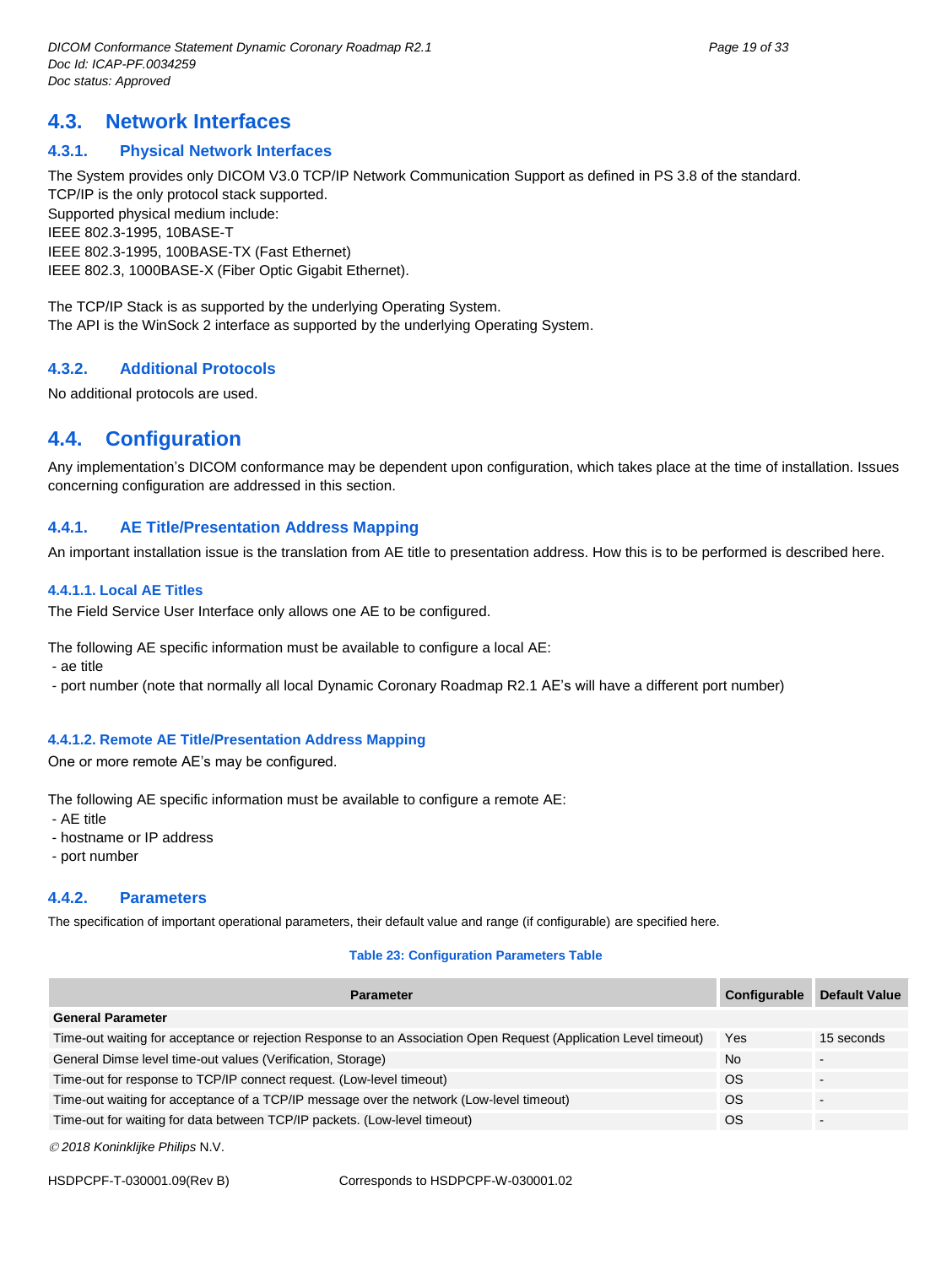| <b>Parameter</b>                                                               | Configurable | <b>Default Value</b>     |
|--------------------------------------------------------------------------------|--------------|--------------------------|
| Any changes to default TCP/IP settings, such as configurable stack parameters. | <b>OS</b>    | -                        |
| <b>AE Specific Parameters</b>                                                  |              |                          |
| Size constraint in maximum object size                                         | <b>No</b>    | $\sim$                   |
| Maximum PDU size the AE can send and receive                                   | <b>Yes</b>   | 64234                    |
| Association time-out SCP                                                       | Yes          | 30 seconds               |
| Association time-out SCU                                                       | <b>Yes</b>   | 30 seconds               |
| AE specific DIMSE level time-out values                                        | <b>Yes</b>   | 30 seconds               |
| Number of simultaneous associations by service and/or SOP class                | <b>No</b>    | ٠                        |
| SOP Class support                                                              | <b>No</b>    | $\overline{\phantom{a}}$ |
| <b>Transfer Syntax support</b>                                                 | <b>No</b>    | -                        |
| Port Number                                                                    | Yes          | 241                      |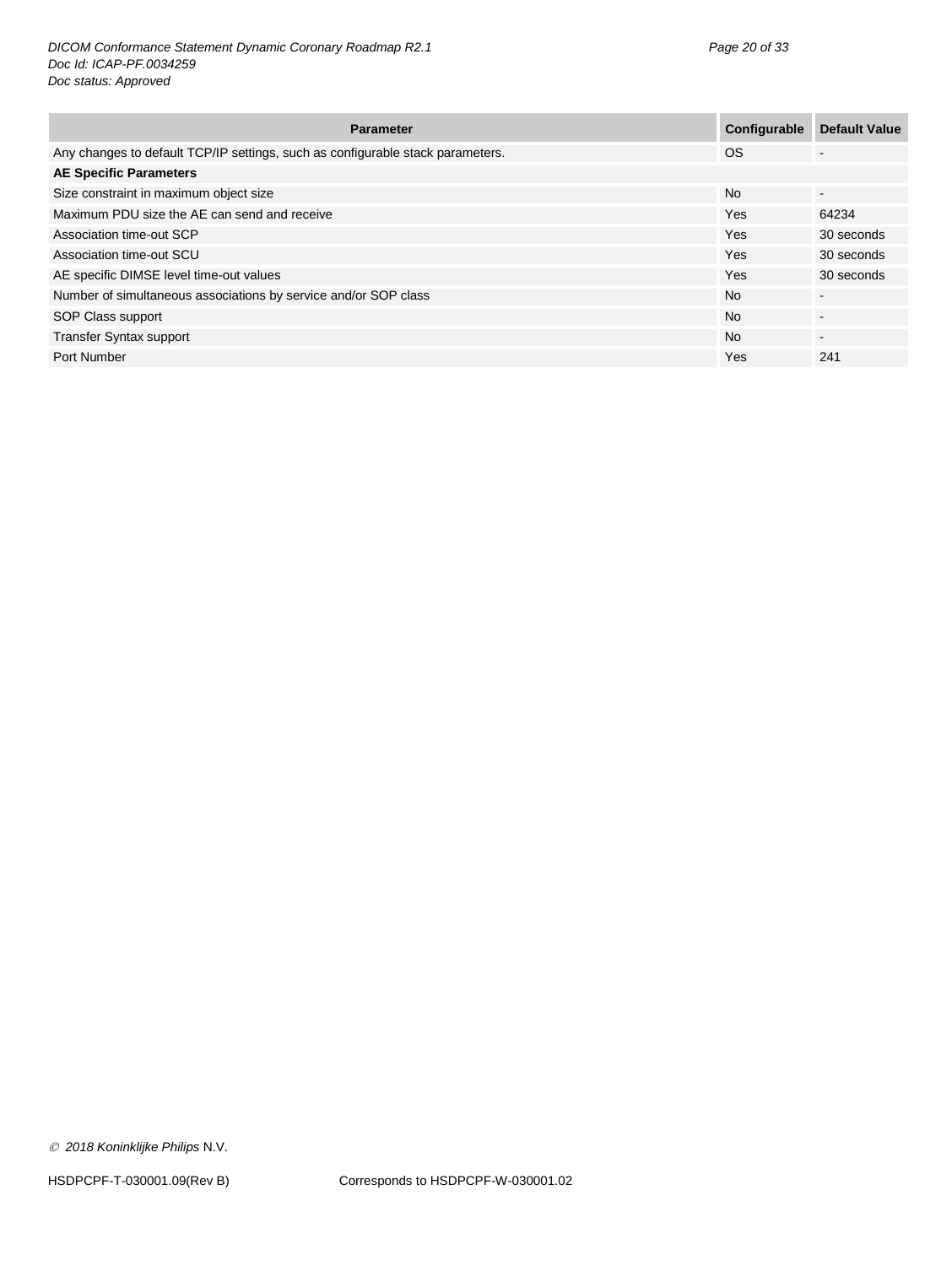*DICOM Conformance Statement Dynamic Coronary Roadmap R2.1 Page 21 of 33 Doc Id: ICAP-PF.0034259 Doc status: Approved*

# <span id="page-20-0"></span>**5. Media Interchange**

Not Applicable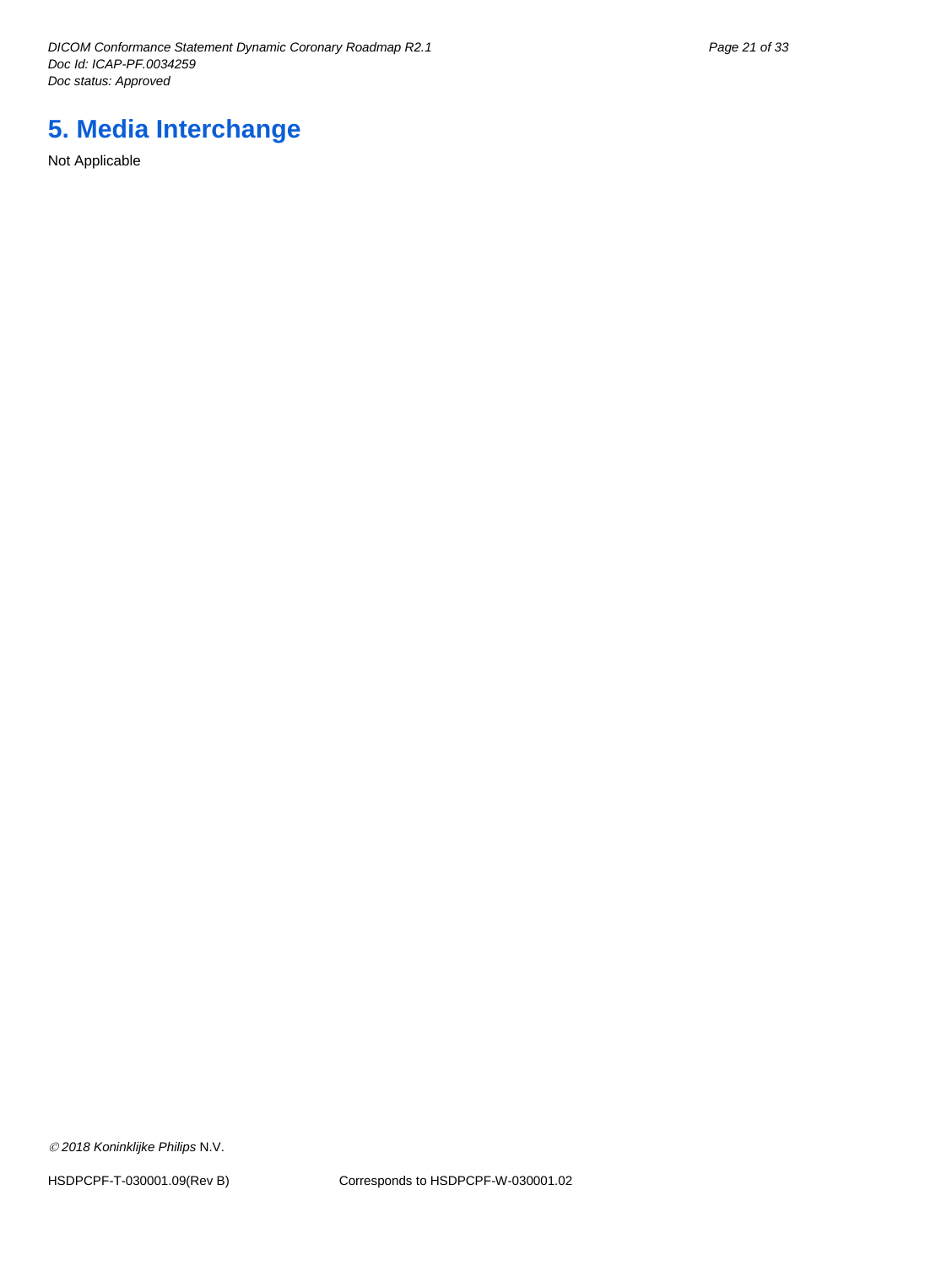# <span id="page-21-0"></span>**6. Support of Character Sets**

Any support for character sets in Network and Media services is described here.

#### **Table 24: Supported DICOM Character Sets**

| <b>Character Set Description</b> | <b>Defined Term</b> | <b>ESC Sequence</b> | <b>ISO Registration</b><br><b>Number</b> | Code<br><b>Element</b> | <b>Character Set</b>          |
|----------------------------------|---------------------|---------------------|------------------------------------------|------------------------|-------------------------------|
| Unicode in UTF-8                 | <b>ISO IR 192</b>   | ESC 02/08 04/02     | ISO-IR 6                                 | G0                     | ISO 646                       |
|                                  |                     | ESC 02/13 04/01     | <b>ISO-IR 100</b>                        | G <sub>1</sub>         | Supplementary set of ISO 8859 |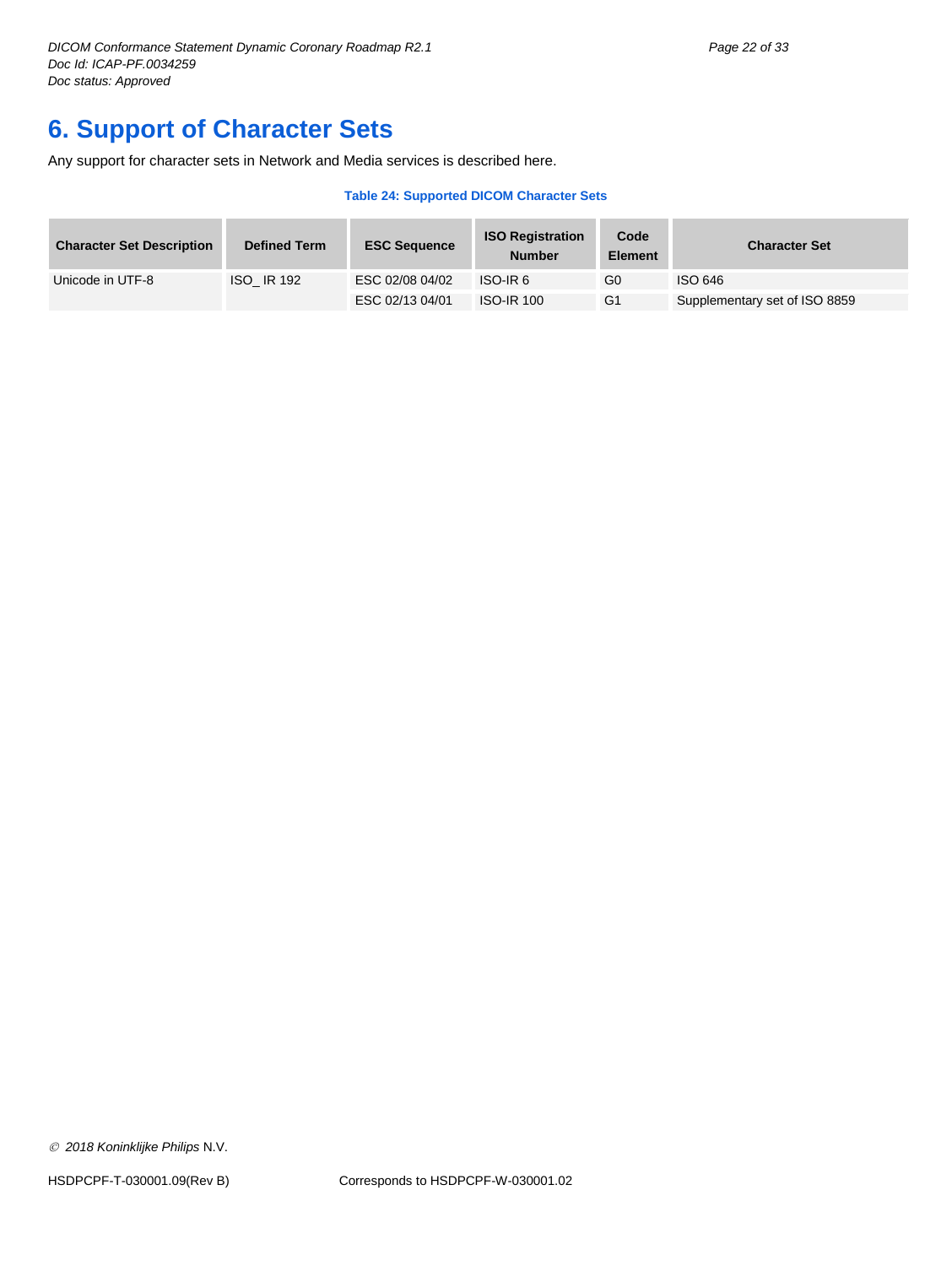# <span id="page-22-0"></span>**7. Security**

# <span id="page-22-1"></span>**7.1. Security Profiles**

#### <span id="page-22-2"></span>**7.1.1. Security use Profiles**

Not applicable

#### <span id="page-22-3"></span>**7.1.2. Security Transport Connection Profiles**

Secure communication is a "mode of operation" supported by the implementation of the DICOM Basic TLS Secure Transport Connection Profile [DICOM]. This functionality will be used by the nodes, which can authenticate each other before they exchange DICOM information. For secure communication Dynamic Coronary Roadmap R2.1 uses the protocols TLS 1.0, TLS 1.1, TLS 1.2 and SSL 3.0 which provides message authentication, integrity, confidentiality, and replay protection. Confidentiality is optional and can be controlled by the encryption settings. Within these protocols Dynamic Coronary Roadmap R2.1 supports the following Cipher Suites\*:

- TLS\_ECDHE\_RSA\_WITH\_AES\_256\_CBC\_SHA384\_P256
- TLS\_ECDHE\_RSA\_WITH\_AES\_256\_CBC\_SHA384\_P384
- TLS\_ECDHE\_RSA\_WITH\_AES\_128\_CBC\_SHA256\_P256
- TLS\_ECDHE\_RSA\_WITH\_AES\_128\_CBC\_SHA256\_P384
- TLS\_ECDHE\_RSA\_WITH\_AES\_256\_CBC\_SHA\_P256
- TLS\_ECDHE\_RSA\_WITH\_AES\_256\_CBC\_SHA\_P384
- TLS\_ECDHE\_RSA\_WITH\_AES\_128\_CBC\_SHA\_P256
- TLS\_ECDHE\_RSA\_WITH\_AES\_128\_CBC\_SHA\_P384
- TLS\_DHE\_RSA\_WITH\_AES\_256\_GCM\_SHA384
- TLS\_DHE\_RSA\_WITH\_AES\_128\_GCM\_SHA256
- TLS\_DHE\_RSA\_WITH\_AES\_256\_CBC\_SHA
- TLS\_DHE\_RSA\_WITH\_AES\_128\_CBC\_SHA
- TLS\_RSA\_WITH\_AES\_256\_GCM\_SHA384
- TLS\_RSA\_WITH\_AES\_128\_GCM\_SHA256
- TLS\_RSA\_WITH\_AES\_256\_CBC\_SHA256
- TLS\_RSA\_WITH\_AES\_128\_CBC\_SHA256
- TLS\_RSA\_WITH\_AES\_256\_CBC\_SHA
- TLS\_RSA\_WITH\_AES\_128\_CBC\_SHA
- TLS\_ECDHE\_ECDSA\_WITH\_AES\_256\_GCM\_SHA384\_P384
- TLS\_ECDHE\_ECDSA\_WITH\_AES\_128\_GCM\_SHA256\_P256
- TLS\_ECDHE\_ECDSA\_WITH\_AES\_128\_GCM\_SHA256\_P384
- TLS\_ECDHE\_ECDSA\_WITH\_AES\_256\_CBC\_SHA384\_P384
- TLS\_ECDHE\_ECDSA\_WITH\_AES\_128\_CBC\_SHA256\_P256
- TLS\_ECDHE\_ECDSA\_WITH\_AES\_128\_CBC\_SHA256\_P384
- TLS\_ECDHE\_ECDSA\_WITH\_AES\_256\_CBC\_SHA\_P256
- TLS\_ECDHE\_ECDSA\_WITH\_AES\_256\_CBC\_SHA\_P384
- TLS\_ECDHE\_ECDSA\_WITH\_AES\_128\_CBC\_SHA\_P256
- TLS\_ECDHE\_ECDSA\_WITH\_AES\_128\_CBC\_SHA\_P384
- TLS\_DHE\_DSS\_WITH\_AES\_256\_CBC\_SHA256
- TLS\_DHE\_DSS\_WITH\_AES\_128\_CBC\_SHA256
- TLS\_DHE\_DSS\_WITH\_AES\_256\_CBC\_SHA
- TLS\_DHE\_DSS\_WITH\_AES\_128\_CBC\_SHA
- TLS\_RSA\_WITH\_3DES\_EDE\_CBC\_SHA
- TLS\_DHE\_DSS\_WITH\_3DES\_EDE\_CBC\_SHA
- TLS\_RSA\_WITH\_NULL\_SHA256\*\*
- TLS\_RSA\_WITH\_NULL\_SHA\*\*

\*not every cipher suite is supported by every protocol.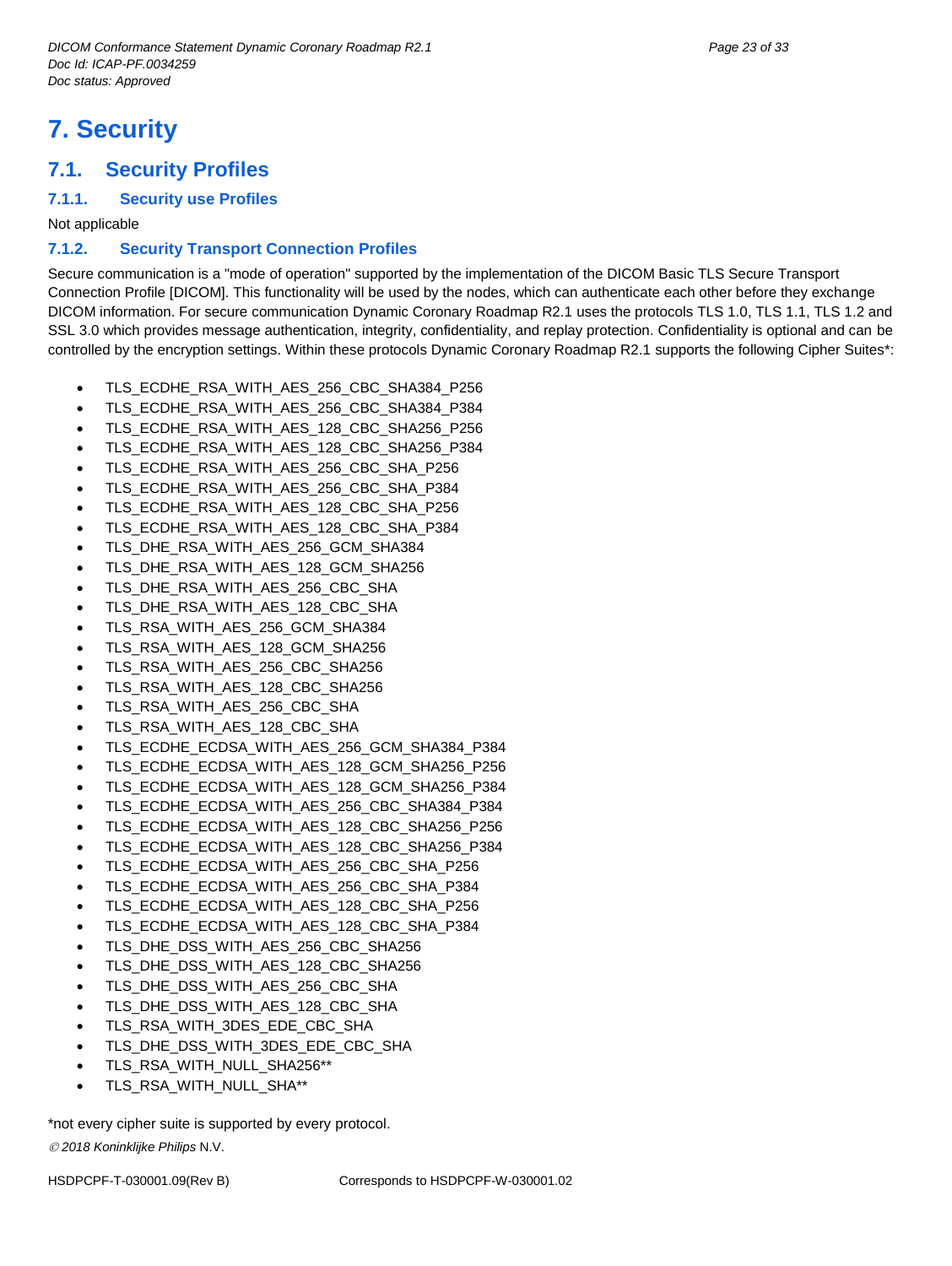\*\*NULL cipher, does not provide encryption. For authentication only.

The Dynamic Coronary Roadmap R2.1 supports X.509 certificates. The following TLS Certification checks will be done (TLS Handshake). The machine (either server or client) that will send its certificate will:

- Choose the certificate according to Common Name (CN) value in the Subject-field.
- This name is case-sensitive. All present certificates should have unique CN names.

The server verifies:

- That the client certificate is a X.509 certificate which is not tampered with
- That the client certificate is in the list of trusted certificates
- That the client certificate is not expired (present time is between "Valid From" and "Valid To" fields of the X.509 certificate)
- That the client certificate has the correct purpose (at least the Client Authentication purpose)

The client verifies:

- That the server certificate is a X.509 certificate which is not tampered with
- That the server certificate is in the list of trusted certificates
- That the server certificate is not expired (present time is between "Valid From" and "Valid To" fields of the X.509 certificate)
- That the server certificate has the correct purpose (at least Server Authentication purpose)

No verification is done on:

- Revocation of certificates
- Limiting the connection to a limited set of IP-addresses

Node authentication with or without encryption is only possible when both nodes have:

- An access to their own private keys
- An access to a copy of the certificate of the other node containing its public key

The Dynamic Coronary Roadmap R2.1 reads certificates from the OS provided certificate stores. The client certificates are read from the currently logged in user store. The server certificates are read from the machine store. It is the responsibility of the Hospital to setup and maintain the certificate stores. This includes the removal of revoked certificates and certificate updates prior to their expiration. Since neither X.500 directories, neither Lightweight Directory Access Protocol (LDAP) nor Certificate Revocation Lists (CRLs) are supported, the whole certificate chain needs to be replaced after a security breach.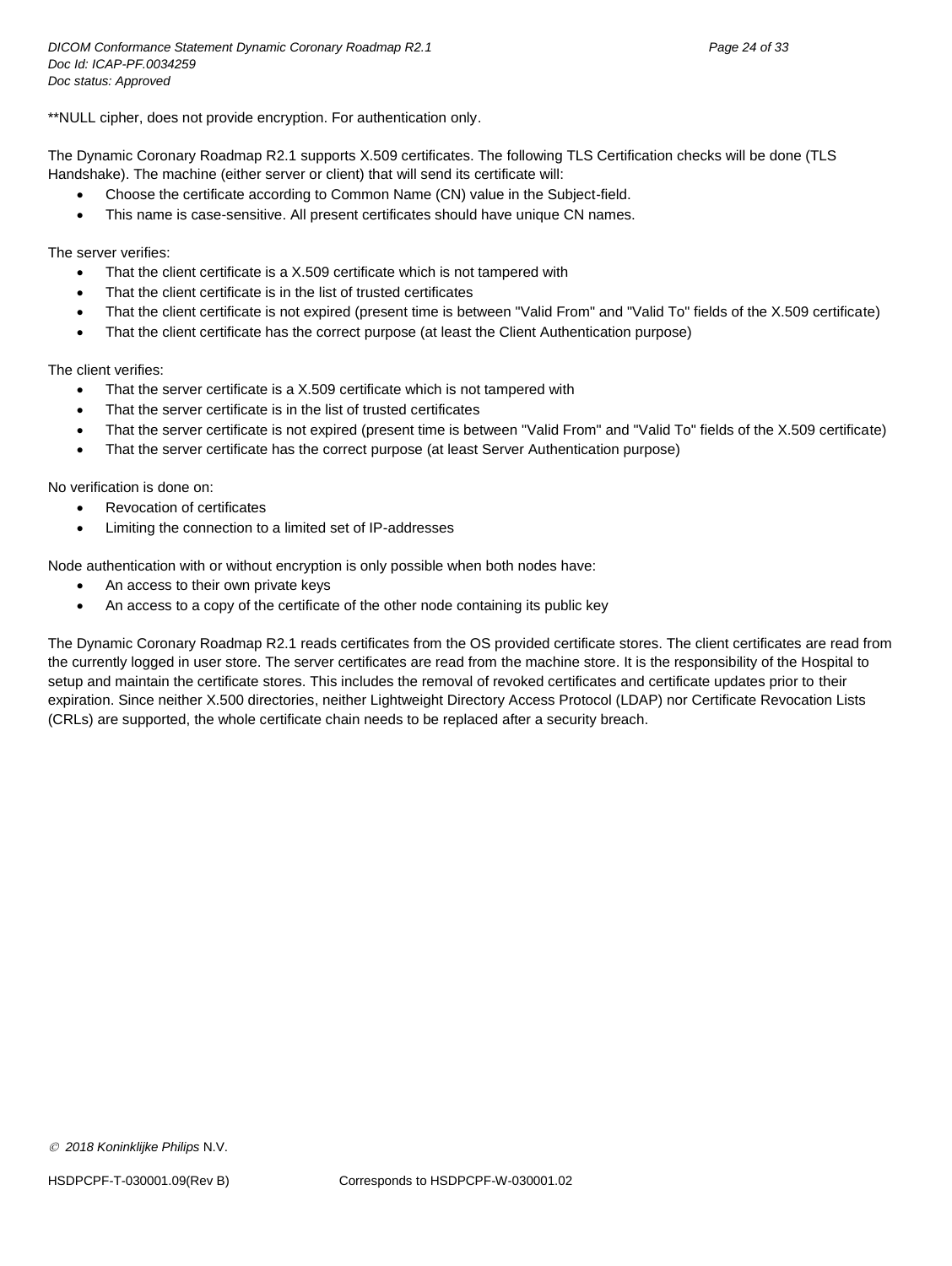

The following figure presents the message flow of TLS handshake supported.

**Figure 7: Message flow of TLS handshake**

#### <span id="page-24-0"></span>**7.1.3. Digital Signature Profiles**

Not applicable

#### <span id="page-24-1"></span>**7.1.4. Media Storage Security Profiles**

Not applicable

#### <span id="page-24-2"></span>**7.1.5. Attribute Confidentiality Profiles**

Not applicable

## <span id="page-24-3"></span>**7.1.6. Network Address Management Profiles**

Not applicable

## <span id="page-24-4"></span>**7.1.7. Time Synchronization Profiles**

Dynamic Coronary Roadmap R2.1 conforms to the IHE Consistent Time Profile. It is possible to synchronize time with the NTP Timeserver. The NTP Timeserver is an element of Hospital Infrastructure.

## <span id="page-24-5"></span>**7.1.8. Application Configuration Management Profiles**

Not applicable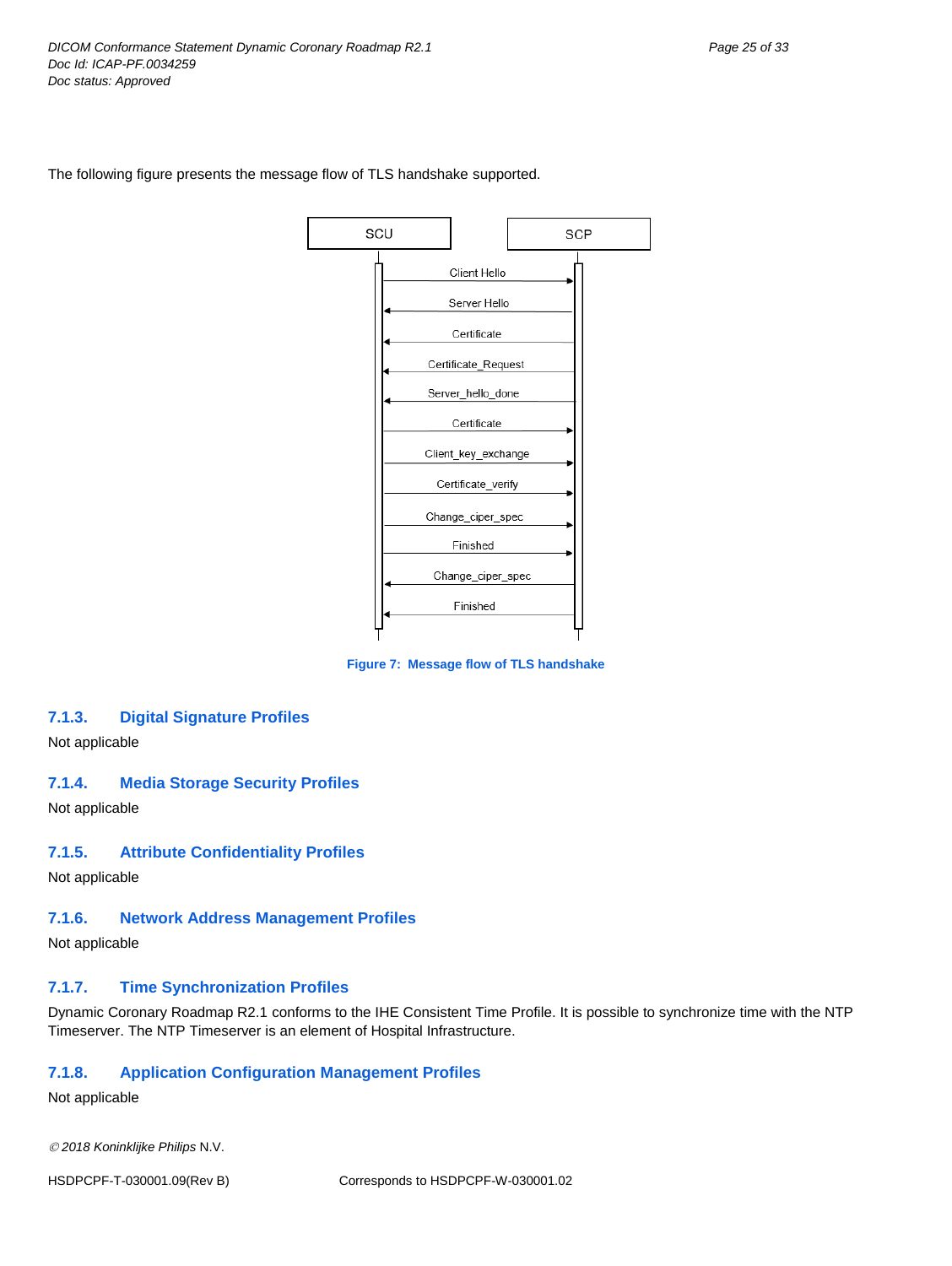#### <span id="page-25-0"></span>**7.1.9. Audit Trail Profiles**

The Audit Trail Component is a component of Dynamic Coronary Roadmap R2.1 and can create messages according to the Audit Trail and Note Authentication, IHE defined standard. Actors are information systems or components of information systems that produce, manage, or act on categories of information required by operational activities in the enterprise. The Audit Trail Component allows security officers in an institution to audit activities, to detect non-compliant behavior in the enterprise, and to facilitate detection of improper creation, access, modification and deletion of Protected Health Information (PHI), where PHI data is considered as information records (Registration, Order, Study/Procedure, Reports and to a lesser degree Images/Presentation States), and not the flow of information between the systems. This includes information exported to and imported from every secured node in the "secured domain".

The messages will be created and sent to a syslog server according to the syslog protocol. The time that is used will be the local time of the system which is synchronized with the NTP Time Server. The timeserver and syslog server are elements of the Hospital infrastructure. The following messages will be created and sent to a central Audit Record Repository

- Application Activity
- Begin Transferring DICOM Instances
- DICOM Instances Transferred
- Security Alert
- User Authentication
- DICOM Instances Accessed

# <span id="page-25-1"></span>**7.2. Association Level Security**

The Dynamic Coronary Roadmap R2.1 accepts associations from unknown AEs but only for Storage commit N-Event-Report. If Dynamic Coronary Roadmap R2.1 is configured to use secure mode, then the incoming associations (for Dynamic Coronary Roadmap R2.1 as SCP) should follow secure mode.

# <span id="page-25-2"></span>**7.3. Application Level Security**

The Dynamic Coronary Roadmap R2.1 allows the use of either a conventional (non-secure) DICOM communication or a secure DICOM communication based on the Transport Layer Security (TLS) protocol and Security Sockets Layer (SSL) if configured, the Dynamic Coronary Roadmap R2.1 supports security.

Measures for:

- Secure authentication of a node
- Integrity and confidentiality of transmitted data
- Replay protection
- Generation of audit trail records
- Access control and user authentication.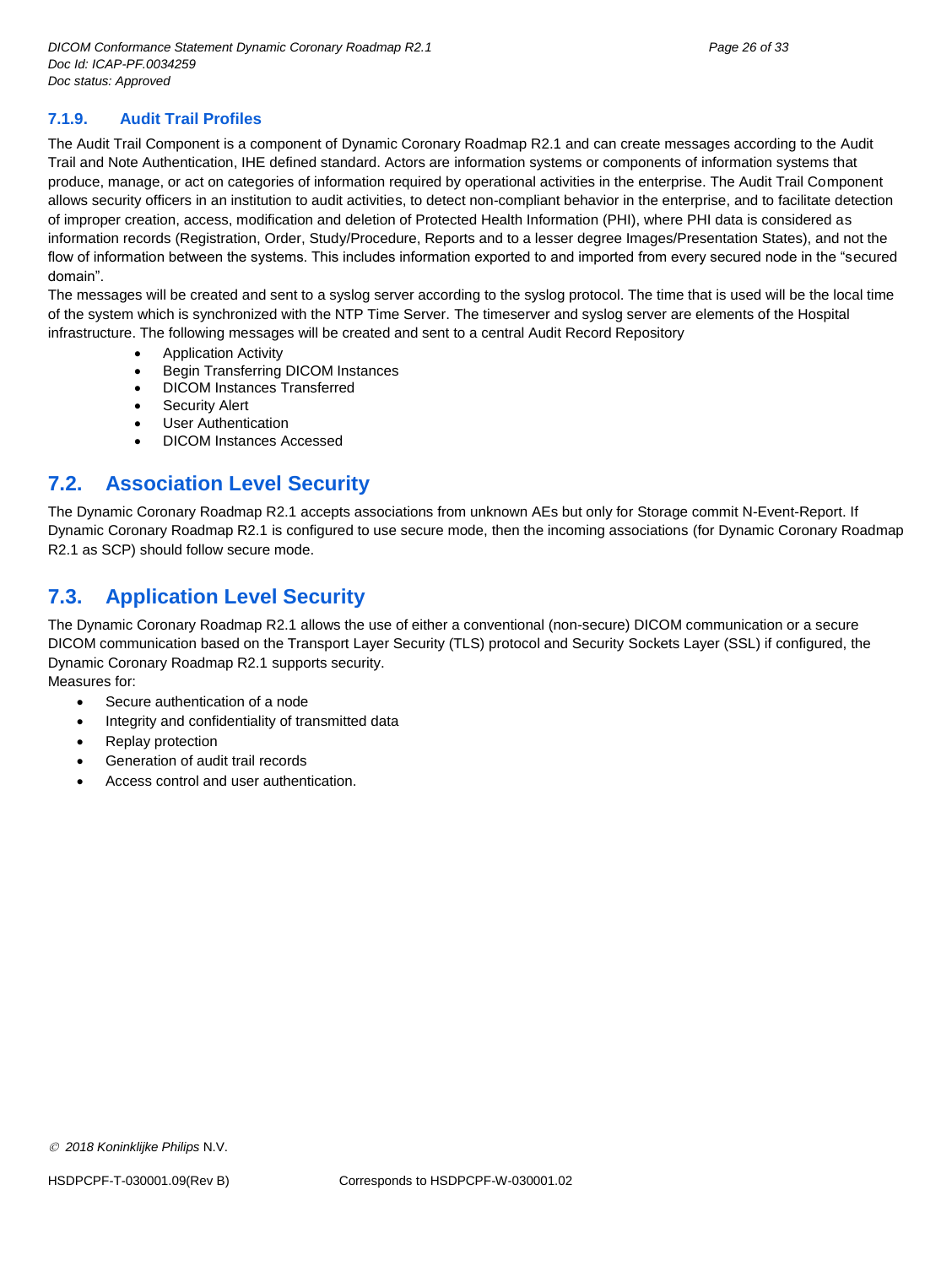# <span id="page-26-0"></span>**8. Annexes of application "Dynamic Coronary Roadmap R2.1"**

# <span id="page-26-1"></span>**8.1. IOD Contents**

## <span id="page-26-2"></span>**8.1.1. Created SOP Instance**

This section specifies each IOD created by this application and specifies the content for each IOD created (including private IODs). For each attribute in the IOD the following information is supplied:

- Attribute name
- Tag
- VR Value representation
- Value specifies possible values
- Presence of value specifies if attribute is always present or only under specific conditions
- Source of value specifies the source of the value
- Comment gives additional information on the attribute

Abbreviations used in the IOD tables for the column "Presence of Module" are:

| ALWAYS.     | The module is always present.                 |
|-------------|-----------------------------------------------|
| CONDITIONAL | The module is used under specified condition. |

Abbreviations used in the Module table for the column "Presence of Value" are:

| The attribute is always present without any value. (attribute sent zero length)                     |
|-----------------------------------------------------------------------------------------------------|
| The attribute is always present and its Value is Not Always Present.                                |
|                                                                                                     |
| The attribute is present under specified condition $-$ if present then it will always have a value. |
|                                                                                                     |

The abbreviations used in the Module table for the column "Source" are:

| <b>AUTO</b>     | The attribute value is generated automatically.                                    |
|-----------------|------------------------------------------------------------------------------------|
| <b>CONFIG</b>   | The attribute value source is a configurable parameter.                            |
| <b>COPY</b>     | The attribute value source is another SOP instance.                                |
| <b>FIXED</b>    | The attribute value is hard-coded in the application.                              |
| <b>IMPLICIT</b> | The attribute value source is a user-implicit setting.                             |
| <b>MPPS</b>     | The attribute value is the same as that use for Modality Performed Procedure Step. |
| <b>MWL</b>      | The attribute value source is a Modality Worklist.                                 |
| <b>USER</b>     | The attribute value source is explicit user input.                                 |

#### <span id="page-26-3"></span>**8.1.1.1. List of created SOP Classes**

#### **Table 22: List of created SOP Classes**

| <b>SOP Class Name</b>                                           | <b>SOP Class UID</b>        |
|-----------------------------------------------------------------|-----------------------------|
| Secondary Capture Image Storage SOP Class                       | 1.2.840.10008.5.1.4.1.1.7   |
| Multiframe True Color Secondary Capture Image Storage SOP Class | 1.2.840.10008.5.1.4.1.1.7.4 |

#### <span id="page-26-4"></span>**8.1.1.2. Secondary Capture Image Storage SOP Class**

#### **Table 23: IOD of Created Secondary Capture Image Storage SOP Class Instances**

| <b>Information Entity</b>       | <b>Module</b>         | Presence Of Module |
|---------------------------------|-----------------------|--------------------|
| Patient                         | <b>Patient Module</b> | ALWAYS             |
| © 2018 Koninklijke Philips N.V. |                       |                    |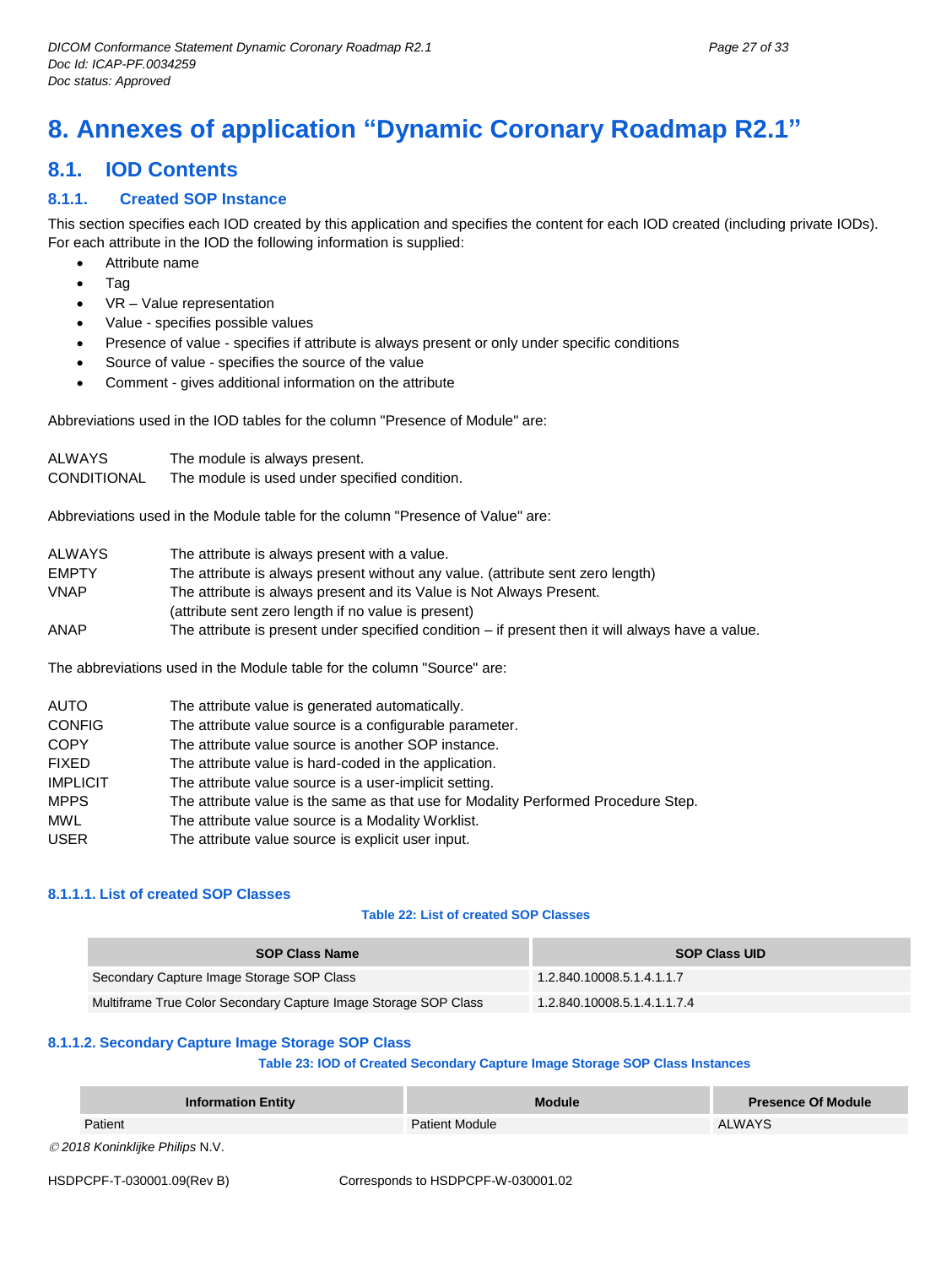| <b>Information Entity</b> | <b>Module</b>                | <b>Presence Of Module</b> |
|---------------------------|------------------------------|---------------------------|
| Study                     | <b>General Study Module</b>  | ALWAYS                    |
| <b>Series</b>             | <b>General Series Module</b> | <b>ALWAYS</b>             |
|                           | <b>SC Equipment Module</b>   | ALWAYS                    |
| Equipment                 | General Equipment Module     | ALWAYS                    |
| Image                     | General Image Module         | <b>ALWAYS</b>             |
|                           | Image Pixel Module           | <b>ALWAYS</b>             |
|                           | SOP Common Module            | <b>ALWAYS</b>             |

**Table 24: Patient Module**

| <b>Attribute Name</b>           | Tag       | VR        | Value | Presence of<br>Value | <b>Source</b> | <b>Comment</b>             |
|---------------------------------|-----------|-----------|-------|----------------------|---------------|----------------------------|
| Patient's Name                  | 0010.0010 | <b>PN</b> |       | <b>ALWAYS</b>        | <b>COPY</b>   | Obtained from X-ray System |
| Patient ID                      | 0010.0020 | LO        |       | <b>ALWAYS</b>        | <b>COPY</b>   | Obtained from X-ray System |
| Patient's Birth Date            | 0010.0030 | DA        |       | <b>ALWAYS</b>        | <b>COPY</b>   | Obtained from X-ray System |
| Patient's Sex                   | 0010,0040 | <b>CS</b> |       | <b>ALWAYS</b>        | <b>COPY</b>   | Obtained from X-ray System |
| Table OF: Canaral Chidir Madula |           |           |       |                      |               |                            |

**Table 25: General Study Module**

| <b>Attribute Name</b>      | Taq       | <b>VR</b> | Value | Presence of<br>Value | <b>Source</b> | <b>Comment</b>             |
|----------------------------|-----------|-----------|-------|----------------------|---------------|----------------------------|
| <b>Study Date</b>          | 0008.0020 | DA        |       | <b>ALWAYS</b>        | <b>COPY</b>   | Obtained from X-ray System |
| <b>Study Time</b>          | 0008.0030 | <b>TM</b> |       | <b>ALWAYS</b>        | <b>COPY</b>   | Obtained from X-ray System |
| Accession Number           | 0008.0050 | <b>SH</b> |       | <b>ALWAYS</b>        | COPY          | Obtained from X-ray System |
| Referring Physician's Name | 0008.0090 | <b>PN</b> |       | <b>ALWAYS</b>        | <b>COPY</b>   | Obtained from X-ray System |
| Study Instance UID         | 0020,000D | UI        |       | <b>ALWAYS</b>        | COPY          | Obtained from X-ray System |
| Study ID                   | 0020,0010 | <b>SH</b> |       | <b>ALWAYS</b>        | <b>COPY</b>   | Obtained from X-ray System |

**Table 26: General Series Module**

| <b>Attribute Name</b> | Tag       | <b>VR</b> | Value | Presence of<br>Value | <b>Source</b> | <b>Comment</b>                |
|-----------------------|-----------|-----------|-------|----------------------|---------------|-------------------------------|
| Modality              | 0008,0060 | CS        | XA    | ALWAYS               | <b>FIXED</b>  |                               |
| Series Instance UID   | 0020,000E | UI        |       | <b>ALWAYS</b>        | <b>AUTO</b>   |                               |
| Series Number         | 0020,0011 | IS        |       | <b>ALWAYS</b>        | <b>COPY</b>   | Obtained from X-ray<br>System |

## **Table 30: SC Equipment Module**

| <b>Attribute Name</b> | Tag       | <b>VR</b>          | Value      | <b>Presence of</b><br>Value | <b>Source</b> | <b>Comment</b> |
|-----------------------|-----------|--------------------|------------|-----------------------------|---------------|----------------|
| Modality              | 0008,0060 | СS                 | OT         | <b>ALWAYS</b>               | <b>FIXED</b>  |                |
| Conversion Type       | 0008,0064 | CS                 | <b>WSD</b> | <b>ALWAYS</b>               | <b>FIXED</b>  |                |
|                       |           | _ _ _ _ _ _<br>. . |            | .                           |               |                |

#### **Table 31: General Equipment Module**

| <b>Attribute Name</b> | Tag       | <b>VR</b> | Value          | Presence of<br>Value | <b>Source</b> | Comment |
|-----------------------|-----------|-----------|----------------|----------------------|---------------|---------|
| Manufacturer          | 0008.0070 | ᄔ         | <b>Philips</b> | <b>VNAP</b>          | <b>FIXED</b>  |         |

#### **Table 27: General Image Module**

| <b>Attribute Name</b>      | Tag       | <b>VR</b> | Value | Presence of<br>Value | <b>Source</b> | <b>Comment</b> |
|----------------------------|-----------|-----------|-------|----------------------|---------------|----------------|
| Instance Number            | 0020,0013 | <b>IS</b> |       | <b>ALWAYS</b>        | <b>AUTO</b>   |                |
| <b>Patient Orientation</b> | 0020.0020 | <b>CS</b> |       | <b>EMPTY</b>         | <b>FIXED</b>  |                |
| Burned in Annotation       | 0028,0301 | <b>CS</b> | NO    | <b>ALWAYS</b>        | <b>FIXED</b>  |                |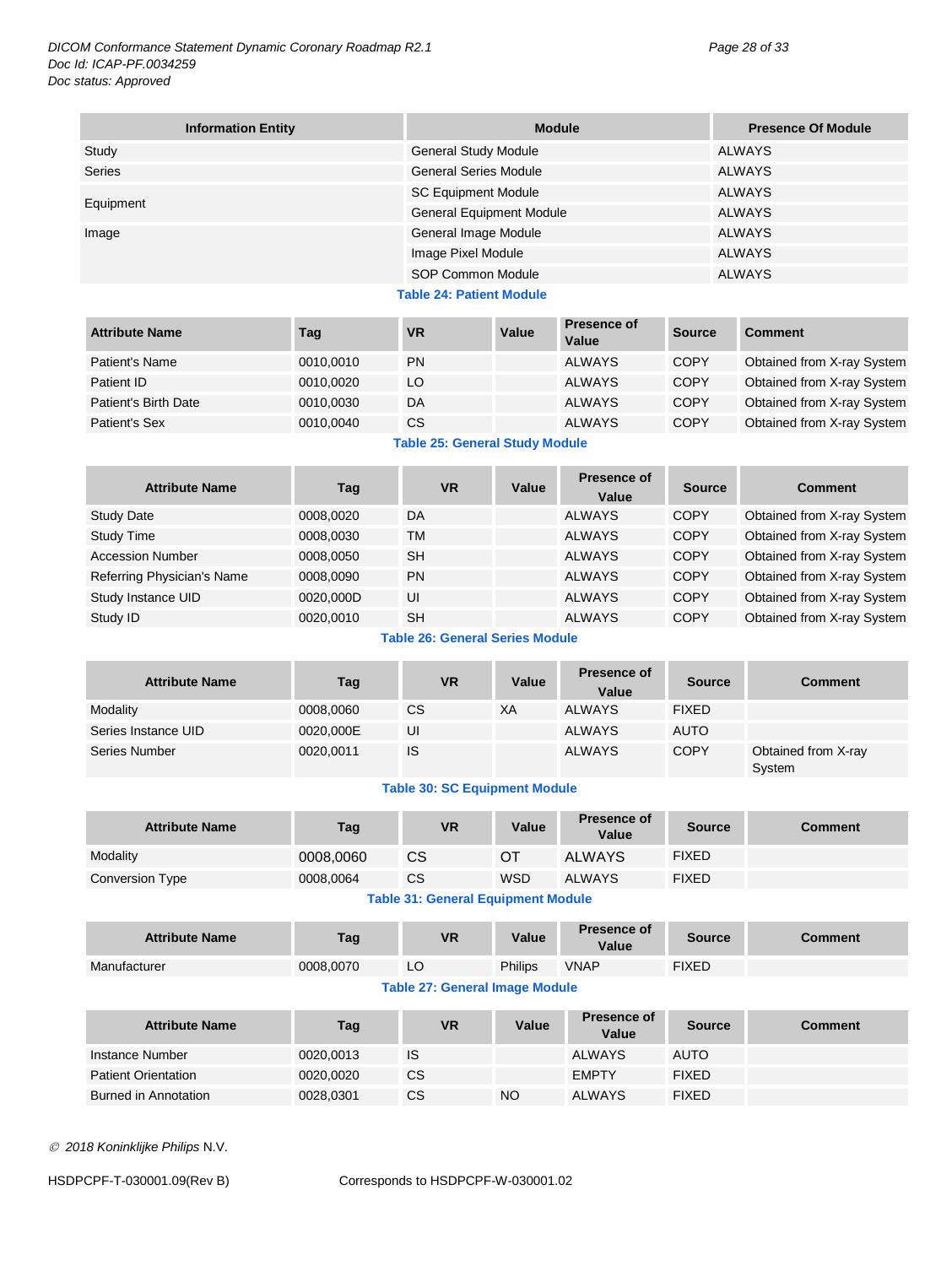*DICOM Conformance Statement Dynamic Coronary Roadmap R2.1 Page 29 of 33 Doc Id: ICAP-PF.0034259 Doc status: Approved*

| <b>Table 28: Image Pixel Module</b><br>Presence of<br><b>VR</b><br>Value<br><b>Attribute Name</b><br>Tag<br><b>Source</b><br><b>Comment</b><br>Value<br>US<br>3<br><b>ALWAYS</b><br><b>FIXED</b><br>Samples per Pixel<br>0028,0002<br><b>RGB</b><br><b>CS</b><br><b>ALWAYS</b><br><b>FIXED</b><br>Photometric Interpretation<br>0028,0004<br><b>FIXED</b><br>US<br>$\mathbf 0$<br><b>ALWAYS</b><br>Planar Configuration<br>0028,0006<br><b>AUTO</b><br>US<br><b>ALWAYS</b><br>Rows<br>0028,0010<br><b>Without FFR/iFR</b><br>Allura: rows 1000<br>Azurion FlexVision: rows 956<br>Azurion HD monitor: rows 960<br>Azurion 19" monitor: rows 992<br>With FFR/iFR:<br>Allura: rows 1000<br>Azurion FlexVision: rows 960<br>Azurion HD monitor: rows 962<br>Azurion 19" monitor: rows 994<br><b>Without FFR/iFR:</b><br><b>US</b><br><b>ALWAYS</b><br><b>AUTO</b><br>Columns<br>0028,0011<br>Allura: columns 1000<br>Azurion FlexVision: columns 956<br>Azurion HD monitor: columns 960<br>Azurion 19" monitor: columns 982<br>With FFR/iFR:<br>Allura: columns 1257<br>Azurion FlexVision: columns 1274<br>Azurion HD monitor: columns 1920<br>Azurion 19" monitor: columns 1278<br><b>Bits Allocated</b><br>US<br><b>ALWAYS</b><br><b>FIXED</b><br>0028,0100<br>8<br><b>Bits Stored</b><br>8<br><b>FIXED</b><br>0028,0101<br>US<br><b>ALWAYS</b><br>$\overline{7}$<br><b>FIXED</b><br>High Bit<br>0028,0102<br>US<br><b>ALWAYS</b> | Image Type | 0008,0008 |  | CS | DERIVED\ ALWAYS<br><b>SECONDA</b><br><b>RY</b> |  | <b>AUTO</b> |  |  |  |  |
|-----------------------------------------------------------------------------------------------------------------------------------------------------------------------------------------------------------------------------------------------------------------------------------------------------------------------------------------------------------------------------------------------------------------------------------------------------------------------------------------------------------------------------------------------------------------------------------------------------------------------------------------------------------------------------------------------------------------------------------------------------------------------------------------------------------------------------------------------------------------------------------------------------------------------------------------------------------------------------------------------------------------------------------------------------------------------------------------------------------------------------------------------------------------------------------------------------------------------------------------------------------------------------------------------------------------------------------------------------------------------------------------------------------------------------------|------------|-----------|--|----|------------------------------------------------|--|-------------|--|--|--|--|
|                                                                                                                                                                                                                                                                                                                                                                                                                                                                                                                                                                                                                                                                                                                                                                                                                                                                                                                                                                                                                                                                                                                                                                                                                                                                                                                                                                                                                                   |            |           |  |    |                                                |  |             |  |  |  |  |
|                                                                                                                                                                                                                                                                                                                                                                                                                                                                                                                                                                                                                                                                                                                                                                                                                                                                                                                                                                                                                                                                                                                                                                                                                                                                                                                                                                                                                                   |            |           |  |    |                                                |  |             |  |  |  |  |
|                                                                                                                                                                                                                                                                                                                                                                                                                                                                                                                                                                                                                                                                                                                                                                                                                                                                                                                                                                                                                                                                                                                                                                                                                                                                                                                                                                                                                                   |            |           |  |    |                                                |  |             |  |  |  |  |
|                                                                                                                                                                                                                                                                                                                                                                                                                                                                                                                                                                                                                                                                                                                                                                                                                                                                                                                                                                                                                                                                                                                                                                                                                                                                                                                                                                                                                                   |            |           |  |    |                                                |  |             |  |  |  |  |
|                                                                                                                                                                                                                                                                                                                                                                                                                                                                                                                                                                                                                                                                                                                                                                                                                                                                                                                                                                                                                                                                                                                                                                                                                                                                                                                                                                                                                                   |            |           |  |    |                                                |  |             |  |  |  |  |
|                                                                                                                                                                                                                                                                                                                                                                                                                                                                                                                                                                                                                                                                                                                                                                                                                                                                                                                                                                                                                                                                                                                                                                                                                                                                                                                                                                                                                                   |            |           |  |    |                                                |  |             |  |  |  |  |
|                                                                                                                                                                                                                                                                                                                                                                                                                                                                                                                                                                                                                                                                                                                                                                                                                                                                                                                                                                                                                                                                                                                                                                                                                                                                                                                                                                                                                                   |            |           |  |    |                                                |  |             |  |  |  |  |
|                                                                                                                                                                                                                                                                                                                                                                                                                                                                                                                                                                                                                                                                                                                                                                                                                                                                                                                                                                                                                                                                                                                                                                                                                                                                                                                                                                                                                                   |            |           |  |    |                                                |  |             |  |  |  |  |
|                                                                                                                                                                                                                                                                                                                                                                                                                                                                                                                                                                                                                                                                                                                                                                                                                                                                                                                                                                                                                                                                                                                                                                                                                                                                                                                                                                                                                                   |            |           |  |    |                                                |  |             |  |  |  |  |
|                                                                                                                                                                                                                                                                                                                                                                                                                                                                                                                                                                                                                                                                                                                                                                                                                                                                                                                                                                                                                                                                                                                                                                                                                                                                                                                                                                                                                                   |            |           |  |    |                                                |  |             |  |  |  |  |
| US<br>$\mathbf 0$<br><b>Pixel Representation</b><br><b>ALWAYS</b><br><b>FIXED</b><br>0028,0103                                                                                                                                                                                                                                                                                                                                                                                                                                                                                                                                                                                                                                                                                                                                                                                                                                                                                                                                                                                                                                                                                                                                                                                                                                                                                                                                    |            |           |  |    |                                                |  |             |  |  |  |  |
| OW/OB<br><b>Pixel Data</b><br>7FE0,0010<br><b>ALWAYS</b><br><b>AUTO</b>                                                                                                                                                                                                                                                                                                                                                                                                                                                                                                                                                                                                                                                                                                                                                                                                                                                                                                                                                                                                                                                                                                                                                                                                                                                                                                                                                           |            |           |  |    |                                                |  |             |  |  |  |  |

**Table 29: SOP Common Module**

| <b>Attribute Name</b>    | Tag       | <b>VR</b> | Value                             | Presence of<br>Value | <b>Source</b> | <b>Comment</b> |
|--------------------------|-----------|-----------|-----------------------------------|----------------------|---------------|----------------|
| Specific Character Set   | 0008,0005 | <b>CS</b> | <b>ISO IR</b><br>192              | <b>ALWAYS</b>        | <b>FIXED</b>  |                |
| Instance Creation Date   | 0008,0012 | DA        |                                   | <b>ALWAYS</b>        | <b>AUTO</b>   |                |
| Instance Creation Time   | 0008,0013 | <b>TM</b> |                                   | <b>ALWAYS</b>        | <b>AUTO</b>   |                |
| SOP Class UID            | 0008.0016 | UI        | 1.2.840.10<br>008.5.1.4.1<br>.1.7 | ALWAYS               | <b>FIXED</b>  |                |
| SOP Instance UID         | 0008.0018 | UI        |                                   | ALWAYS               | <b>AUTO</b>   |                |
| Timezone Offset From UTC | 0008,0201 | <b>SH</b> |                                   | ANAP                 |               |                |
| Instance Number          | 0020,0013 | <b>IS</b> |                                   | <b>ALWAYS</b>        | <b>AUTO</b>   |                |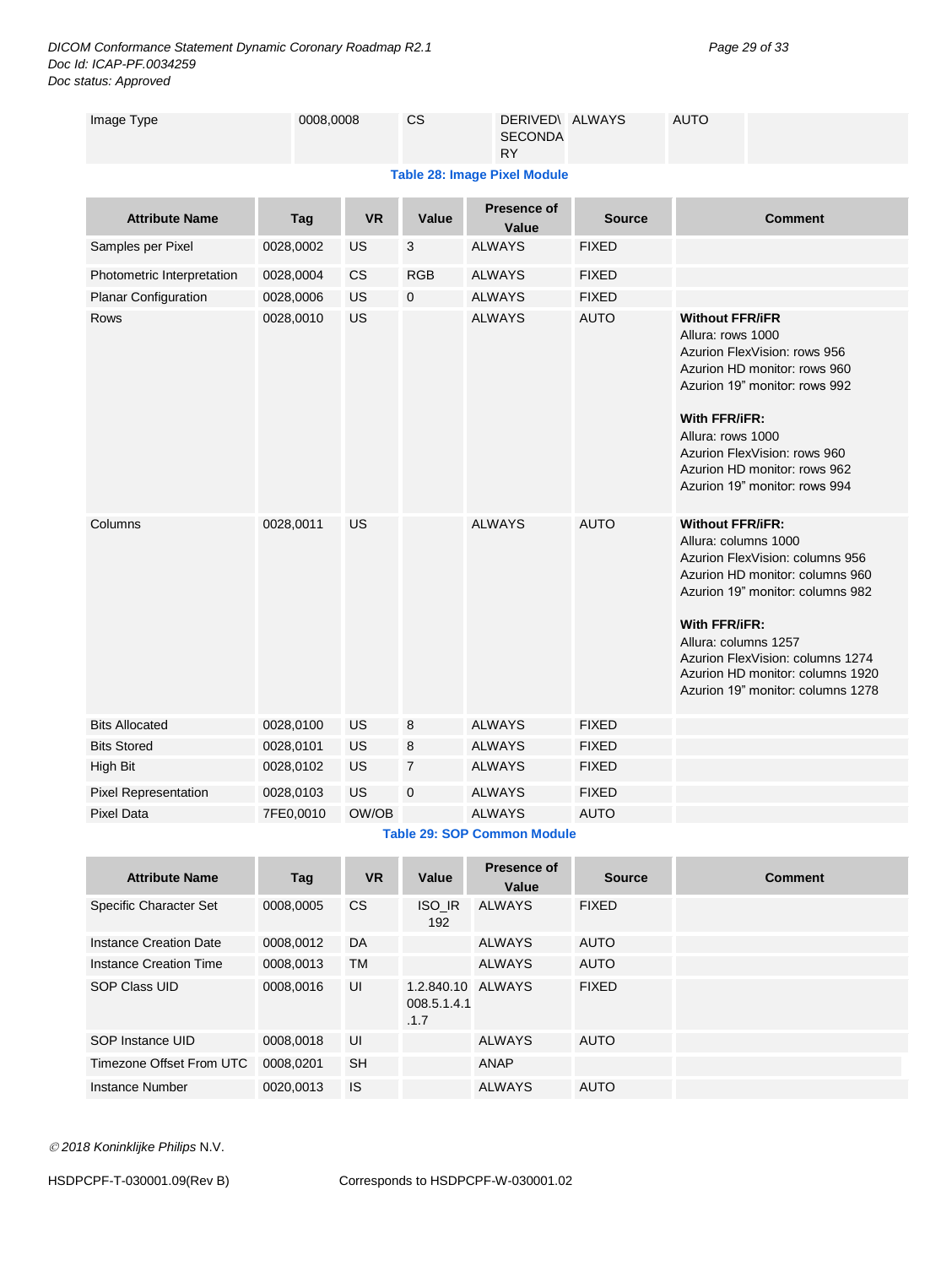## <span id="page-29-0"></span>**8.1.1.3. Multiframe True Color Secondary Capture Image Storage SOP Class**

#### **Table 30: IOD of Created Multiframe True Color Secondary Capture Image Storage SOP Class Instances**

| <b>Information Entity</b> | <b>Module</b>                        | <b>Presence Of Module</b>                                                                   |  |
|---------------------------|--------------------------------------|---------------------------------------------------------------------------------------------|--|
| Patient                   | <b>Patient Module</b>                | ALWAYS                                                                                      |  |
| Study                     | <b>General Study Module</b>          | <b>ALWAYS</b>                                                                               |  |
| <b>Series</b>             | <b>General Series Module</b>         | <b>ALWAYS</b>                                                                               |  |
| Equipment                 | <b>SC Equipment Module</b>           | ALWAYS                                                                                      |  |
|                           | <b>General Equipment Module</b>      | ALWAYS                                                                                      |  |
| Image                     | General Image Module                 | <b>ALWAYS</b>                                                                               |  |
|                           | Image Pixel Module                   | <b>ALWAYS</b>                                                                               |  |
|                           | Cine Module                          | <b>CONDITIONAL (if Frame</b><br>Increment Pointer (0028,0009) is<br>Frame Time (0018,1063)) |  |
|                           | <b>Multi-Frame Module</b>            | <b>ALWAYS</b>                                                                               |  |
|                           | Multi-Frame Functional Groups Module | <b>USER OPTION</b>                                                                          |  |
|                           | SC Multi-frame Image Module          | ALWAYS                                                                                      |  |
|                           | SOP Common Module                    | <b>ALWAYS</b>                                                                               |  |
|                           | <b>Table 36: Patient Module</b>      |                                                                                             |  |

| <b>Attribute Name</b> | Tag       | <b>VR</b> | Value | <b>Presence of Value</b> | <b>Source</b> | <b>Comment</b>                |
|-----------------------|-----------|-----------|-------|--------------------------|---------------|-------------------------------|
| Patient's Name        | 0010,0010 | <b>PN</b> |       | <b>ALWAYS</b>            | <b>COPY</b>   | Obtained from X-ray<br>System |
| Patient ID            | 0010,0020 | LO        |       | <b>ALWAYS</b>            | <b>COPY</b>   | Obtained from X-ray<br>System |
| Patient's Birth Date  | 0010.0030 | DA        |       | <b>ALWAYS</b>            | <b>COPY</b>   | Obtained from X-ray<br>System |
| Patient's Sex         | 0010.0040 | CS        | F,M,O | <b>ALWAYS</b>            | <b>COPY</b>   | Obtained from X-ray<br>System |

#### **Table 31: General Study Module**

| <b>Attribute Name</b>         | Tag       | <b>VR</b> | Value | <b>Presence of Value</b> | <b>Source</b> | <b>Comment</b>                |
|-------------------------------|-----------|-----------|-------|--------------------------|---------------|-------------------------------|
| <b>Study Date</b>             | 0008.0020 | DA        |       | <b>ALWAYS</b>            | <b>COPY</b>   | Obtained from X-ray<br>System |
| <b>Study Time</b>             | 0008.0030 | <b>TM</b> |       | <b>ALWAYS</b>            | <b>COPY</b>   | Obtained from X-ray<br>System |
| <b>Accession Number</b>       | 0008.0050 | <b>SH</b> |       | <b>ALWAYS</b>            | <b>COPY</b>   | Obtained from X-ray<br>System |
| Referring Physician's<br>Name | 0008.0090 | <b>PN</b> |       | <b>ALWAYS</b>            | <b>COPY</b>   | Obtained from X-ray<br>System |
| Study Instance UID            | 0020.000D | UI        |       | <b>ALWAYS</b>            | <b>COPY</b>   | Obtained from X-ray<br>System |
| Study ID                      | 0020.0010 | <b>SH</b> |       | <b>ALWAYS</b>            | <b>COPY</b>   | Obtained from X-ray<br>System |

#### **Table 32: General Series Module**

| <b>Attribute Name</b> | Tag       | VR        | Value | <b>Presence of Value</b> | <b>Source</b> | <b>Comment</b>                |
|-----------------------|-----------|-----------|-------|--------------------------|---------------|-------------------------------|
| Modality              | 0008.0060 | <b>CS</b> | XA    | <b>ALWAYS</b>            | <b>FIXED</b>  |                               |
| Series Instance UID   | 0020,000E | UI        |       | <b>ALWAYS</b>            | <b>AUTO</b>   |                               |
| Series Number         | 0020.0011 | <b>IS</b> |       | <b>ALWAYS</b>            | <b>COPY</b>   | Obtained from X-ray<br>System |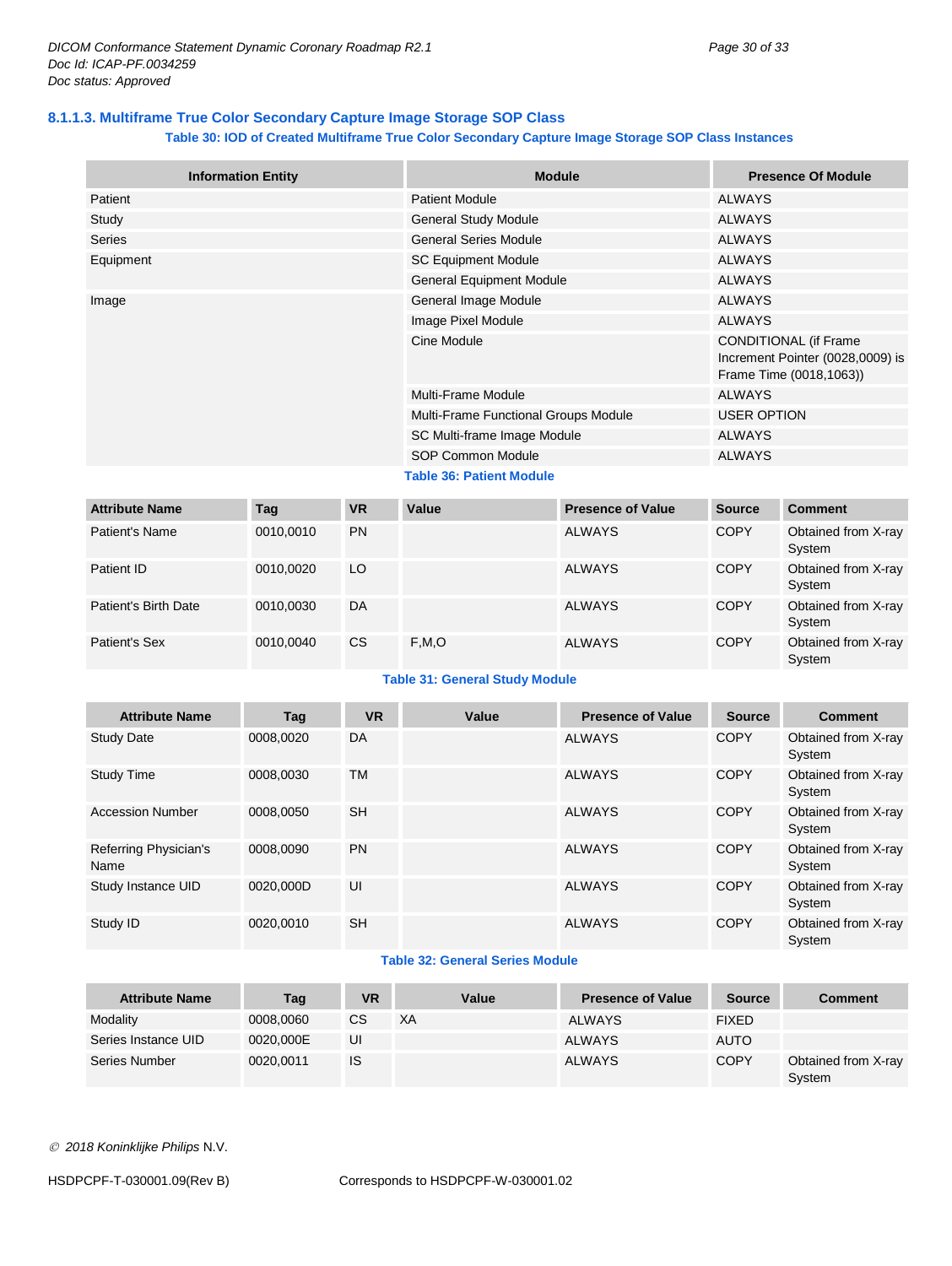*DICOM Conformance Statement Dynamic Coronary Roadmap R2.1 Page 31 of 33 Doc Id: ICAP-PF.0034259 Doc status: Approved*

#### **Table 33: SC Equipment Module**

| <b>Attribute Name</b> | Tag                                | <b>VR</b> | Value      | <b>Presence of Value</b> | <b>Source</b> | Comment |  |  |  |  |
|-----------------------|------------------------------------|-----------|------------|--------------------------|---------------|---------|--|--|--|--|
| Modality              | 0008,0060                          | <b>CS</b> | XA         | <b>ALWAYS</b>            | <b>FIXED</b>  |         |  |  |  |  |
| Conversion Type       | 0008.0064                          | <b>CS</b> | <b>WSD</b> | <b>ALWAYS</b>            | <b>FIXED</b>  |         |  |  |  |  |
|                       | Table 40: Canaral Equipment Madula |           |            |                          |               |         |  |  |  |  |

#### **Table 40: General Equipment Module**

| <b>Attribute Name</b> | Taq       | <b>VR</b> | Value          | <b>Presence of Value</b> | Source       | Comment |
|-----------------------|-----------|-----------|----------------|--------------------------|--------------|---------|
| Manufacturer          | 0008.0070 | LC        | <b>Philips</b> | VNAP                     | <b>FIXED</b> |         |

#### **Table 41: General Image Module**

| <b>Attribute Name</b>      | Tag       | <b>VR</b> | Value                    | <b>Presence of Value</b> | <b>Source</b> | <b>Comment</b> |
|----------------------------|-----------|-----------|--------------------------|--------------------------|---------------|----------------|
| <b>Content Date</b>        | 0008,0023 | DA        |                          | <b>ALWAYS</b>            | <b>AUTO</b>   |                |
| <b>Content Time</b>        | 0008,0033 | TM        |                          | <b>ALWAYS</b>            | <b>AUTO</b>   |                |
| Instance Number            | 0020.0013 | <b>IS</b> |                          | <b>ALWAYS</b>            | <b>AUTO</b>   |                |
| <b>Patient Orientation</b> | 0020.0020 | <b>CS</b> |                          | <b>ALWAYS</b>            | <b>FIXED</b>  |                |
| Burned in Annotation       | 0028,0301 | CS        | <b>NO</b>                | <b>ALWAYS</b>            | <b>FIXED</b>  |                |
| Image Type                 | 0008,0008 | CS.       | <b>DERIVED\SECONDARY</b> | <b>ALWAYS</b>            | <b>AUTO</b>   |                |
|                            |           |           | _ _ _ _ _                |                          |               |                |

#### **Table 34: Image Pixel Module**

| <b>Attribute Name</b>      | Tag       | <b>VR</b> | Value        | <b>Presence of Value</b> | <b>Source</b> | <b>Comment</b>                                                                                                                                                                                                                                                                                        |
|----------------------------|-----------|-----------|--------------|--------------------------|---------------|-------------------------------------------------------------------------------------------------------------------------------------------------------------------------------------------------------------------------------------------------------------------------------------------------------|
| Samples per Pixel          | 0028,0002 | <b>US</b> | 3            | <b>ALWAYS</b>            | <b>FIXED</b>  |                                                                                                                                                                                                                                                                                                       |
| Photometric Interpretation | 0028,0004 | <b>CS</b> | YBR_FULL_422 | <b>ALWAYS</b>            | <b>AUTO</b>   |                                                                                                                                                                                                                                                                                                       |
| Planar Configuration       | 0028,0006 | <b>US</b> | $\mathbf 0$  | ANAP                     | <b>FIXED</b>  |                                                                                                                                                                                                                                                                                                       |
| Rows                       | 0028,0010 | <b>US</b> |              | <b>ALWAYS</b>            | <b>AUTO</b>   | <b>Without FFR/iFR</b><br>Allura: rows 1000<br>Azurion FlexVision:<br>rows 956<br>Azurion HD monitor:<br>rows 960<br>Azurion 19" monitor:<br>rows 992<br>With FFR/iFR:<br>Allura: rows 1000<br>Azurion FlexVision:<br>rows 960<br>Azurion HD monitor:<br>rows 962<br>Azurion 19" monitor:<br>rows 994 |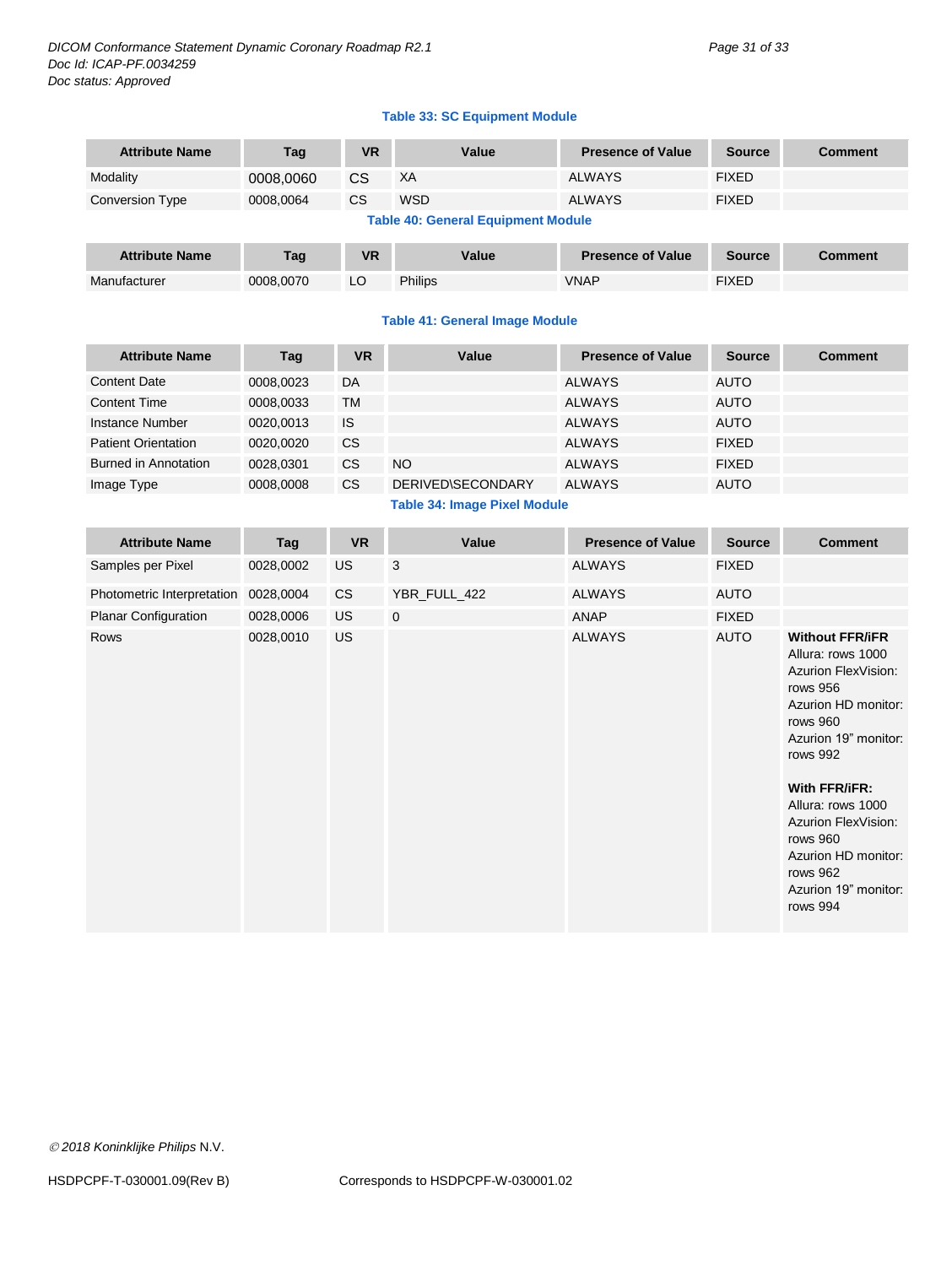#### *DICOM Conformance Statement Dynamic Coronary Roadmap R2.1 Page 32 of 33 Doc Id: ICAP-PF.0034259 Doc status: Approved*

| Columns               | 0028,0011 | <b>US</b> |                | <b>ALWAYS</b> | <b>AUTO</b>  | <b>Without FFR/iFR:</b><br>Allura: columns 1000<br>Azurion FlexVision:<br>columns 956<br>Azurion HD monitor:<br>columns 960<br>Azurion 19" monitor:<br>columns 982<br>With FFR/iFR:<br>Allura: columns 1257<br>Azurion FlexVision:<br>columns 1274<br>Azurion HD monitor:<br>columns 1920<br>Azurion 19"<br>monitor: columns<br>1278 |
|-----------------------|-----------|-----------|----------------|---------------|--------------|--------------------------------------------------------------------------------------------------------------------------------------------------------------------------------------------------------------------------------------------------------------------------------------------------------------------------------------|
| <b>Bits Allocated</b> | 0028,0100 | US        | 8              | <b>ALWAYS</b> | <b>FIXED</b> |                                                                                                                                                                                                                                                                                                                                      |
| <b>Bits Stored</b>    | 0028,0101 | <b>US</b> | 8              | <b>ALWAYS</b> | <b>FIXED</b> |                                                                                                                                                                                                                                                                                                                                      |
| High Bit              | 0028,0102 | <b>US</b> | $\overline{7}$ | <b>ALWAYS</b> | <b>FIXED</b> |                                                                                                                                                                                                                                                                                                                                      |
| Pixel Representation  | 0028,0103 | US.       | $\mathbf 0$    | <b>ALWAYS</b> | <b>FIXED</b> |                                                                                                                                                                                                                                                                                                                                      |
| <b>Pixel Data</b>     | 7FE0,0010 | OW/OB     |                | <b>ALWAYS</b> | <b>AUTO</b>  |                                                                                                                                                                                                                                                                                                                                      |

#### **Table 35: Cine Module**

| <b>Attribute Name</b> | Tag          | <b>VR</b> | Value                   | <b>Presence of Value</b> | <b>Source</b> | Comment |
|-----------------------|--------------|-----------|-------------------------|--------------------------|---------------|---------|
| Frame Time            | 0018.1063 DS |           |                         | <b>ALWAYS</b>            | AUTO          |         |
|                       |              |           | _ _ _ _ _ _<br>-- - - - |                          |               |         |

**Table 36: Multi-Frame Module**

| <b>Attribute Name</b>                                 | Tag       | <b>VR</b> | Value    | <b>Presence of Value</b> | Source       | <b>Comment</b> |  |
|-------------------------------------------------------|-----------|-----------|----------|--------------------------|--------------|----------------|--|
| Number of Frames                                      | 0028,0008 | DS.       |          | ALWAYS                   | <b>AUTO</b>  |                |  |
| Frame Increment Pointer                               | 0028.0009 | AT        | 00181063 | <b>ALWAYS</b>            | <b>FIXED</b> |                |  |
| <b>Table 37: Multi-Frame Functional Groups Module</b> |           |           |          |                          |              |                |  |

| <b>Attribute Name</b> | Tag       | VR   | Value | <b>Presence of Value</b> | Source      | Comment |
|-----------------------|-----------|------|-------|--------------------------|-------------|---------|
| <b>Content Date</b>   | 0008.0023 | DA   |       | <b>ALWAYS</b>            | <b>AUTO</b> |         |
| <b>Content Time</b>   | 0008,0033 | TM   |       | <b>ALWAYS</b>            | <b>AUTO</b> |         |
| Instance Number       | 0020,0013 | - IS |       | <b>ALWAYS</b>            | <b>AUTO</b> |         |

**Table 38: SC Multi-Frame Image Module**

Number of Frames 0028,0008 IS ALWAYS AUTO

| <b>Attribute Name</b>             | Taq       | VR        | Value     | <b>Presence of Value</b> | <b>Source</b> | Comment |
|-----------------------------------|-----------|-----------|-----------|--------------------------|---------------|---------|
| Frame Increment Pointer 0028,0009 |           | <b>AT</b> | 00181063  | <b>ALWAYS</b>            | <b>FIXED</b>  |         |
| <b>Burned In Annotation</b>       | 0028.0301 | CS.       | <b>NO</b> | <b>ALWAYS</b>            | <b>FIXED</b>  |         |

#### **Table 39: SOP Common Module**

| <b>Attribute Name</b>  | Tag       | VR        | Value                       | <b>Presence of Value</b> | <b>Source</b> | <b>Comment</b> |
|------------------------|-----------|-----------|-----------------------------|--------------------------|---------------|----------------|
| Specific Character Set | 0008,0005 | <b>CS</b> | <b>ISO IR 192</b>           | <b>ALWAYS</b>            | <b>FIXED</b>  |                |
| Instance Creation Date | 0008.0012 | DA        |                             | <b>ALWAYS</b>            | <b>AUTO</b>   |                |
| Instance Creation Time | 0008.0013 | <b>TM</b> |                             | <b>ALWAYS</b>            | <b>AUTO</b>   |                |
| SOP Class UID          | 0008.0016 | UI        | 1.2.840.10008.5.1.4.1.1.7.4 | ALWAYS                   | <b>FIXED</b>  |                |